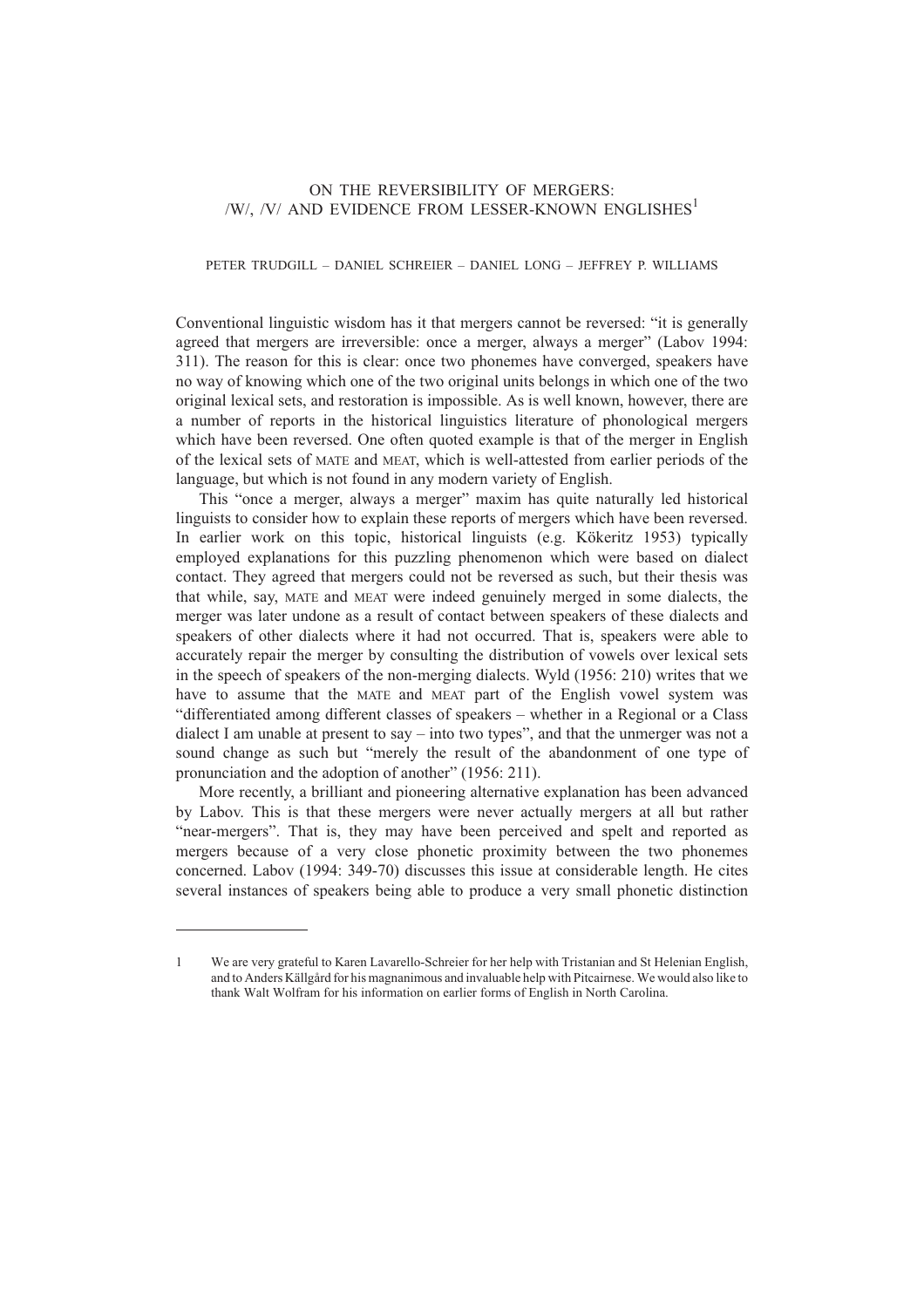without being able to perceive it. How they do this, however, is, as Labov says (1994: 371), "not at all clear". These small differences are big enough to be apparent to investigating linguists but are not observed by speakers themselves. Trudgill (1974) cites speakers in Norwich in minimal pairs tests claiming a merger of the lexical sets of NEAR and SQUARE by reading aloud and commenting on, for example, the pair *here* and *hair* as follows: '[he�:], [heç:] – yes, they're the same'. Normally this very close approximation, we have to suppose, represents a stage on the way to a complete merger – as has indeed subsequently proved to be the case in Norwich (Trudgill 1988). However, on occasion, the two phonemes, because a total merger has not actually taken place, can at a later date subsequently move phonetically further apart again, leading to reports of unmergers as in the case of MEAT and MATE.

All the reversed and therefore, according to the Labovian thesis, near-mergers discussed in the literature so far have concerned vowels (cf. Labov 1994: 349-90). In this paper we discuss a well-known but little discussed phonological merger in English which, however, involves consonants. The merger is of especial interest because, if that is what it was, it has clearly been totally reversed in the geographical area for which it was reported, namely the southeast of England. In this paper we examine what is known about this merger and attempt an examination of the viability, in its case, of the "dialect contact" versus the "near-merger" theses. We accept that the modern examples of near-mergers cited by Labov are entirely convincing, and we are very happy to accept this thesis as the correct explanation for apparent unmergers in many historical cases. Here, however, we ask whether the dialect-contact thesis may not in other cases be correct also.

The facts concerning this merger as they are generally reported are that in at least many of the local varieties spoken in the southeast of England in at least the 18th and 19th centuries, prevocalic /v/ in items like *village* was replaced by /w/. Most reports focus on word-initial /w/ in items such as *village, victuals, vegetables, vermin*, and although many writers do not actually say so, the impression one receives is that  $[v]$ then occurred only in non-prevocalic position i.e. in items such as *love,* with the consequence that [w] and [v] were, presumably, in complementary distribution and /w/ and /v/ were no longer distinct.

# 1. Reports of the merger

Some of the reports of this merger are the following:

- 1) Ellis (1889) describes the southeast of 19th century England as being, at the Traditional Dialect level, the "land of wee" (as opposed to  $\sqrt{v}$ ).
- 2) Wright (1905: 227) says that "initial and medial v has become w in mid-Buckinghamshire, Norfolk, Suffolk, Essex, Kent, east Sussex". This geographical configuration might lead one to suppose that it was a feature of Hertfordshire dialect also.
- 3) Wakelin (1972: 95-6) writes that the SED materials show that: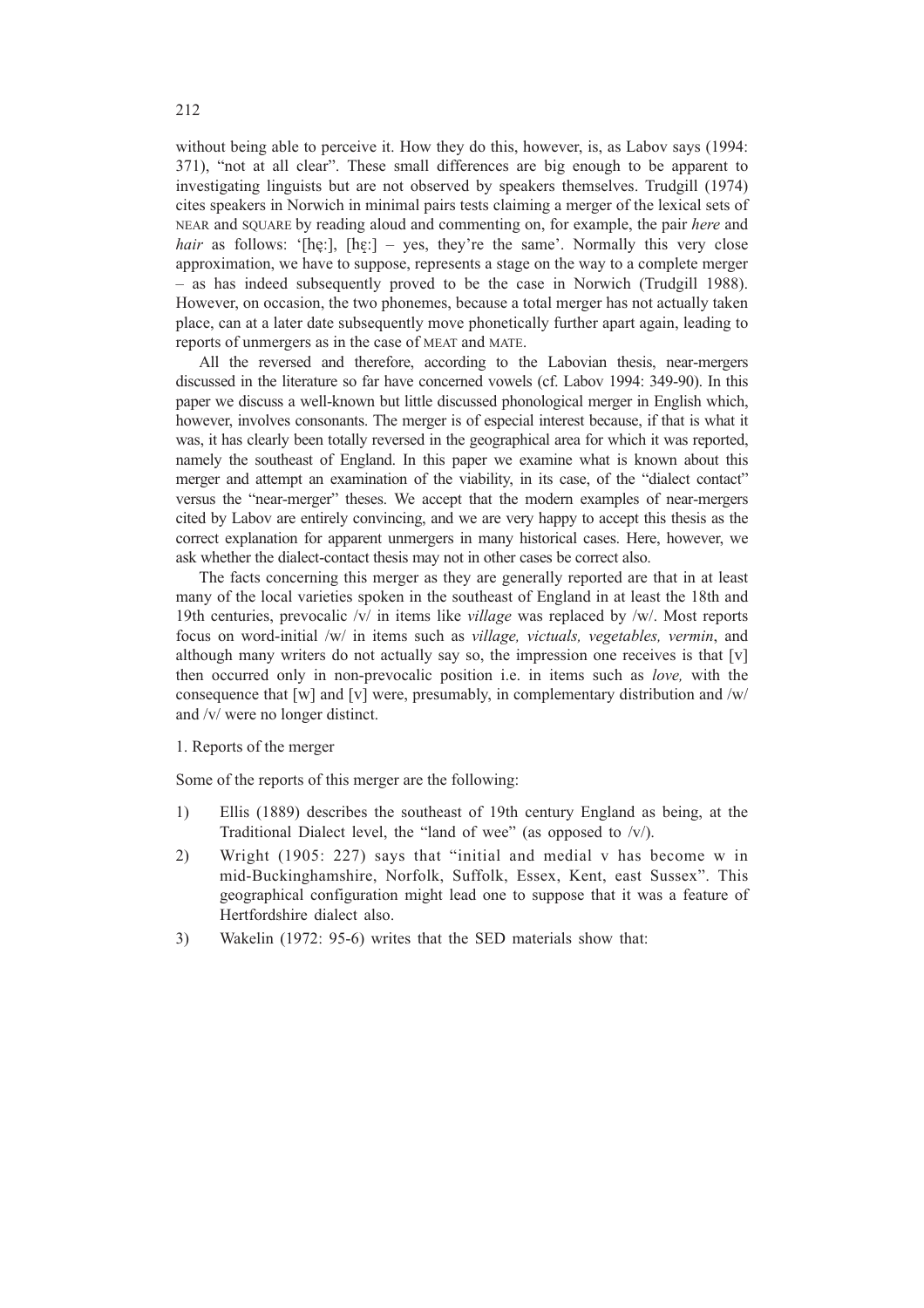"In parts of southern England, notably East Anglia and the south-east, initial and medial [v] may appear as [w], cf. V.7.19 *vinegar*, IV.9.4 *viper* (under *adder*), V.8.2 *victuals* (under *food*)..... The use of [w] for [v] was a well-known Cockney feature up to the last century."

Wakelin (1972: 96) hypothesises that "the area in which  $[v] > [w]$  was perhaps coextensive with the voicing area". This seems to be wrong, however, since the voicing area he is referring to here is the area in which voiceless fricatives became voiced fricatives in initial position. This area most certainly did not include East Anglia.

- 4) Wakelin (1984: 79) also says that "Old East Anglian and south-eastern dialect is noted for its pronunciation of initial /v/ as /w/ in, e.g., *vinegar, viper*; a very old feature, which was preserved in Cockney up to the last century".
- 5) Further examination of the published SED materials shows other sporadic instances of this merger. The spontaneous responses to VIII.3.2, for instance, show *very* with initial /w/ in Buckland and Coleshill, Buckinghamshire ; and in Grimston, North Elmham, Ludham, Reedham, and Pulham St Mary, Norfolk. Many of the other SED instances of  $/w/$  are from reports in which informants have labelled this pronunciation "older".
- 6) Certainly Norfolk was one of the areas in which this merger lasted longest. In a paper on vestigial dialect variants, Trudgill (1999) discusses the current high stereotype-level of awareness of this feature in the county even though it has totally vanished from actual usage. The merger is 'remembered' by the local community decades after its actual disappearance. Most local people in the area over a certain age 'know' that *village* used to be pronounced *willage* and that *very* used to be pronounced *wery*. The longevity of this folk memory is rather remarkable. As a child, Trudgill regularly associated with Traditional Dialect speakers who were born as early as the 1860s. However, he never heard anyone use this feature except as a joke or quotation. Discussions with older Norfolk people suggest that it was in widespread normal unselfconscious use only until the 1920s. The fact that modern dialect writers still use the feature is therefore highly noteworthy. For example, Michael Brindred in his local dialect column in the Norwich-based Eastern Daily Press of August 26th, 1998 writes *anniversary* <anniwarsary>. This dialect feature has remained a stereotype for generations after its disappearance from actual speech.

This Norfolk folk memory concurs with the SED materials and suggests that the change  $[v] > [w]$  indeed took place only in syllable initial position, and that  $[v]$  was still retained in words such as *love*. We can assume, therefore, that there was, as suggested above, a single phoneme /w/ which had two allophones, [w] in syllable-initial and [v] in syllable final position*.*

A merger of /v/ and /w/ is not too surprising. The functional load of this opposition in English is rather low. Minimal pairs are very few. However, the merger has clearly been reversed, as we said above: no native English speaker anywhere in England now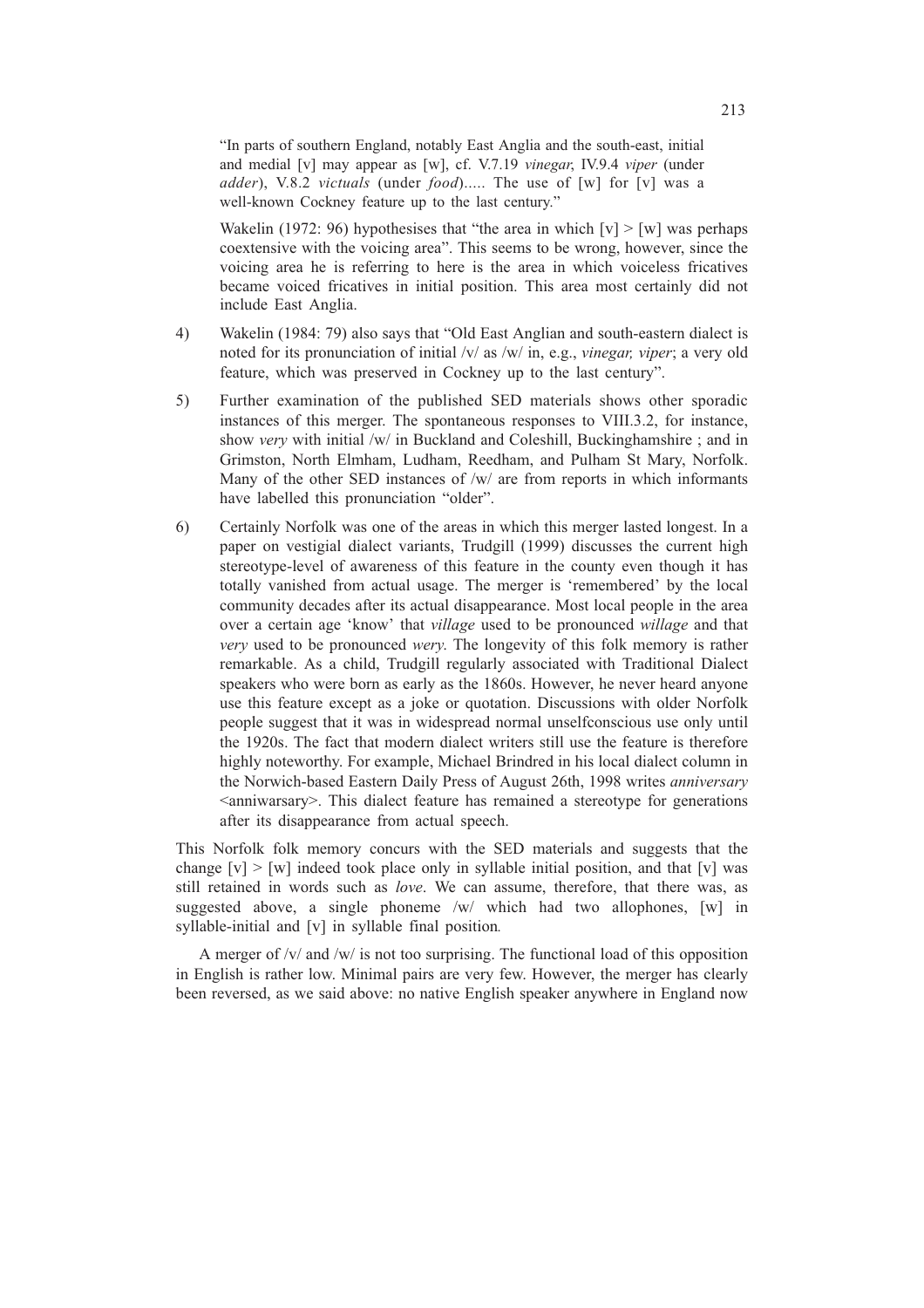fails to contrast /w/ and /v/. The principle concerning the irreversibility of mergers therefore suggests that we should consider very carefully if the reports of a merger can in fact be correct. We have to ask: was there a genuine merger which has been reversed or was it simply a near-merger?

Since the difference between apparent and genuine mergers is a matter of fine phonetic detail, it would be useful if we could accurately reconstruct the details of the reported  $\sqrt{w} - \sqrt{v}$  merger. It is impossible now, however, to reassemble the phonetic details of what happened in England since there are now no native speakers of English anywhere in the British Isles who have this feature and, if Norfolk is typical, nor have there been for several decades. Neither is the merger to be found anywhere in the major colonial varieties of English: American, Canadian, Australian, New Zealand and South African English do not have it.

However, an avenue of exploration is opened up to us by the fact that the merger is a feature which reportedly makes an appearance in the phonologies of a large number of lesser-known colonial varieties of English spoken in small communities in the North Atlantic, South Atlantic, North Pacific and South Pacific. It is to these varieties therefore that our discussion now turns. Our thesis is that small isolated communities may produce slower rates of linguistic change (cf. Trudgill 2001) and that, if this is the case, these varieties may in some respects be more representative of earlier stages of English as this was spoken in England than modern English English itself. If we can show that these varieties genuinely do have a merger, then we can hypothesise that it is present in these varieties as a result of having been transported to the locations concerned in the phonologies of speakers from the southeast of England. That is, these varieties have retained an originally south of England feature which has been lost in its original homeland. Similarly, if it emerges that these varieties have a near-merger, we can hypothesise that this, instead, was what was transported from England.

2. Reports of mergers in Lesser Known Englishes

We have located the following reports of the merger in lesser-known varieties of English:

## **North Atlantic**

## *Bermuda*

Ayres (1933: 10) reports a merger of /w/ and /v/ (see below).

## *Bahamas*

Wells (1982: 589) reports for one white Bahamian English speaker "the phonemic merger of standard /v/ and /w/ into a single phoneme with the allophones [w] and [v] in complementary distribution. The [w] allophone occurs in initial position...but the [v] allophone elsewhere".

#### *Montserrat*

Wells (1982: 568) reports *village* as occurring with initial [w].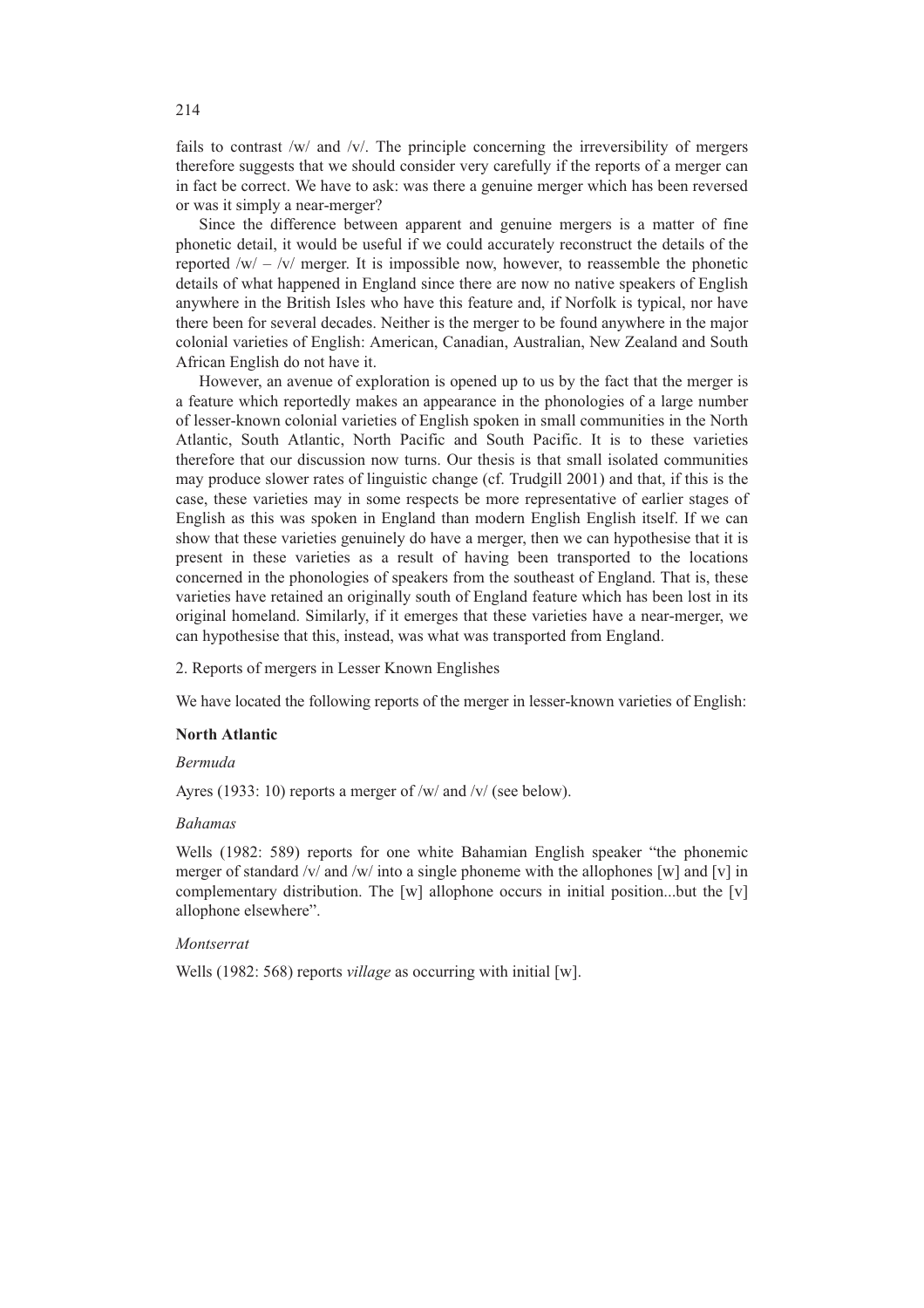# *St Vincent*

Wells (1982: 568) writes that "Vincentians are among those for whom the use of [w] for standard [v] has been reported".

## *Bay Islands*

According to Warantz (1983: 84), the phonology of the native English of the Bay Islands off the coast of Honduras has "the merging of /w/ and /v/ in certain environments".

# **South Atlantic**

# *Tristan da Cunha*

Tristan English is reported as having the merger by Zettersten. In his discussion of consonants he writes: "[v] > [w]: [weri] 'very'" (1969: 72).

## *St Helena*

Schreier et al. (in press) write that "phonologically, the most salient characteristics of basilectal St Helena English include ... the V-W merger".

## **North Pacific**

#### *Bonin Islands*

According to Long (1998; 2000a; 2000b),  $/v/$  and  $/w/$  are merged, and [v] and [w] are in complementary distribution.

# **South Pacific**

## *Pitcairn*

Ross and Moverley (1964: 154) claim that in Pitcairnese  $\sqrt{v}$  is generally [w] in word-initial, word-final and intervocalic position. They say that there is no evidence that the merger took place in preconsonantal position, where  $\sqrt{v}$  is realised as [v]. Actually, however, since /w/ does not occur in preconsonantal position in English, this would in fact appear to be evidence of a merger, since [w] and [v] are in complementary distribution according to this description.

## *Norfolk Island*

Flint (1964: 196ff.) reports for [w] in *valley* and *invitation*.

#### *Palmerston*

Ehrhart-Kneher (1996: 530) shows that Palmerston has both [v] and [w]. For words derived from English/w/, her data show [w] as in *ui* 'we', *uan* 'one', and *uash* 'wash'. For etymonic /v/, there is variation between [w] and [v], apparently in complementary distribution. In medial and final position, all examples show [v], as in *ev* 'have'. In initial position, however, /v/ consistently becomes [w] as in *ueri* 'very'. This seems to suggest a total merger of original /v/ and /w/.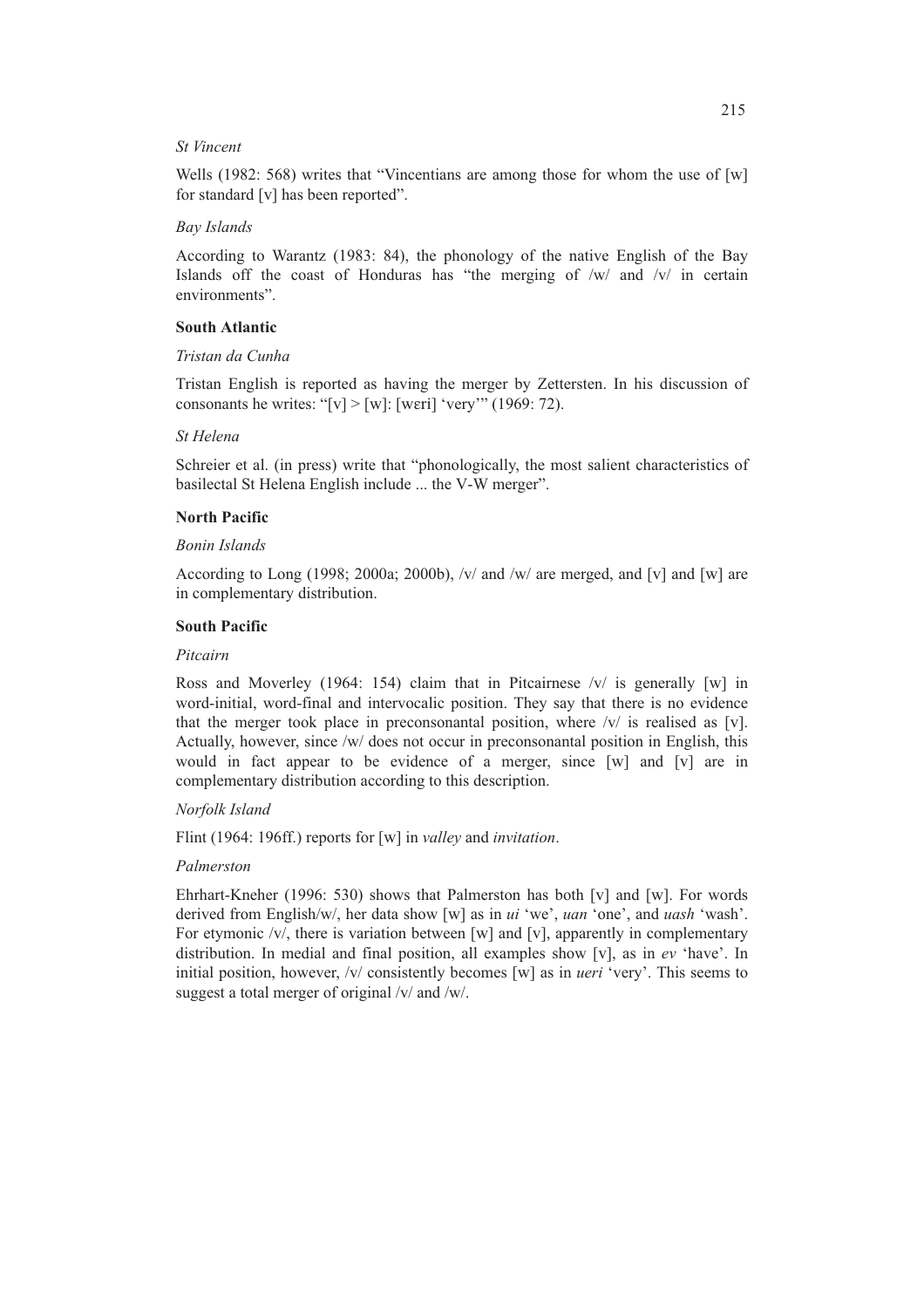## 3. The substratum problem

Thus in eleven different varieties of English in widely separated areas of the world, a genuine merger of /v/ and/w/ has been reported. This would seem on the face of it to represent good evidence that this same merger did in fact take place in the southeast of England, whence it was exported to these colonial varieties overseas, but where it has now disappeared. However, there is an important reason why these reports of the W-V confusion cannot, without further examination, unambiguously be interpreted – as colonial remnants of a phenomenon which has disappeared in the mother country  $-$  as evidence for the merger in England. This is that there is an alternative explanation which could be advanced, namely a substratum effect deriving from the influence of other languages which these colonial varieties of English may have come into contact with. Let us now consider these in turn.

## **The North Atlantic**

## *The Bahamas*

The Bahamas consists of an archipelago of about 700 islands to the southeast of Florida, with a population of about 270,000. Serious English involvement began in 1648 when Bermuda was suffering from religious disputes and Captain William Sayle, a former governor, decided to look for an island where religious dissidents could worship. He sailed to the Bahamas with about 70 settlers, Bermudian dissidents and others who had come directly from England. Their plantation colony was largely unsuccessful, and a number of settlers returned to Bermuda. Other Bermudian migrants continued to arrive, however, and the island of New Providence was settled from Bermuda in 1656. After the American Revolution, from 1782 onwards, many American Loyalists also fled to the Bahamas, which had the effect of doubling the white population. The English of white Bahamians, then, has two main sources: the Bermudian English of the original settlers, and the North American English of the Loyalists. Some of the Loyalists were from the American South, but Abaco and northern Eleuthera islands in particular were settled by Americans from New England and New York (Holm – Shilling 1982). There was also some later white immigration from the Miskito coast of Central America when this area was ceded by Britain to Spain in 1786, and Andros island in particular was settled from there. There are certainly linguistic differences between the different islands of the Bahamas to this day. It is possible then that the  $/v - /w$  merger, rather than arriving directly from England, came from Bermuda or from Central America, from where we have also reports of the merger. Holm, however, argues for a different explanation. A majority of the modern population of the Bahamas is of African descent. Black Bahamians too have different origins (cf. Holm 1980), some being descended from slaves who actually arrived in the Bahamas directly, others being originally from the Caribbean or the American South – the post 1782 immigration had the effect of trebling the black population since many Loyalists brought their slaves with them. According to Holm and Shilling (1982: vii), Black Bahamian English is probably most like the mainland American Creole Gullah. It is certainly "closer to white English than comparable varieties in the Caribbean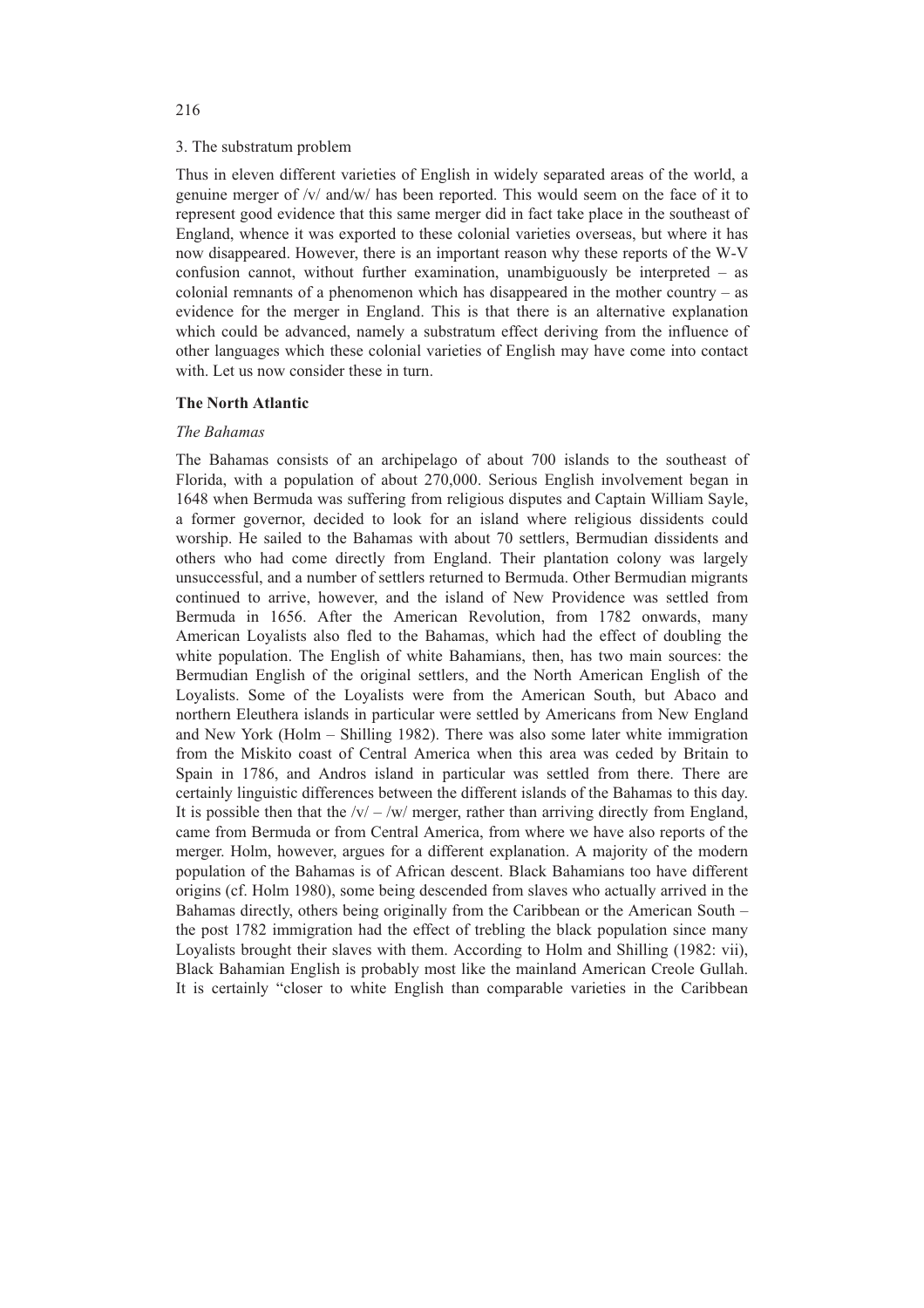proper, but much further from white English than the vernacular Black English of the United States". Holm argues strongly that the Bahamian V-W confusion is the result of African influence. This is also an origin countenanced for the West Indies as a whole by Wells, who writes "it is not clear whether this phenomenon ... arose independently in the West Indies through the influence of an African substratum lacking  $\sqrt{v''}$  (1982: 568). This is a possibility we have to consider since Welmers (1973: 52) states that typical West African consonant systems have /w/ but no /v/, a point which is supported by Clements (2000: 125). Ewe, on the other hand, has /w/ as well as  $\frac{1}{8}$  and  $\frac{1}{\sqrt{2}}$ (Ladefoged 1968: 25), and also, according to Clements (2000: 127),  $\phi$ .

Holm argues further that the presence of the merger in white speech is the result of influence from the majority black population.

#### *The Bay Islands*

The Bay Islands are a group of 8 small islands about 55 km off the northern Honduras coast. They were first sighted by Columbus in 1502 and were settled in 1642 by English buccaneers. Between 1650 and 1850 Spain, Honduras, and England disputed ownership of the islands. The islands were officially annexed by Britain in 1852 but were then ceded to Honduras in 1859. White English-speaking Protestants formed the majority of the population until about 1900, when Hispanic Hondurans from the mainland began settling, but indigenous anglophones still form about 85% of the population. The population is currently about 20,000, black, white and mixed. An African substratum cannot be ruled out here, but seems less likely than in the Bahamas.

#### *Bermuda*

Bermuda is a British colony about 900 km east of Cape Hatteras, North Carolina, USA. The first anglophones to arrive were English Puritans who were shipwrecked in 1609. In 1612, 60 English settlers were sent to colonise the islands and Bermuda became a crown colony in 1684. African slaves were transported to Bermuda as early as 1616, and soon the black population was larger than the white one. Today about 60% of the population are of African origin; whites are mostly of British origin, but descendants of Portuguese labourers from Madeira and the Azores who arrived during the 1800s are also to be found and some Portuguese is still spoken. There are noticeable differences between the speech of blacks and whites, the former being more Caribbean in character, the latter more like the English of coastal South Carolina (cf. Trudgill 1986). Once again, an African substratum has to be considered.

A further complication is that there were a large number of historical connections between these three different communities. There was considerable to-ing and fro-ing of anglophones between the Bahamas and Bermuda, as well as between the Bay Islands of Honduras, the Caymans, and the Bahamas (Parsons 1954). We cannot exclude the possibility therefore that in any one of these territories, the merger arrived not from England but from one of the others.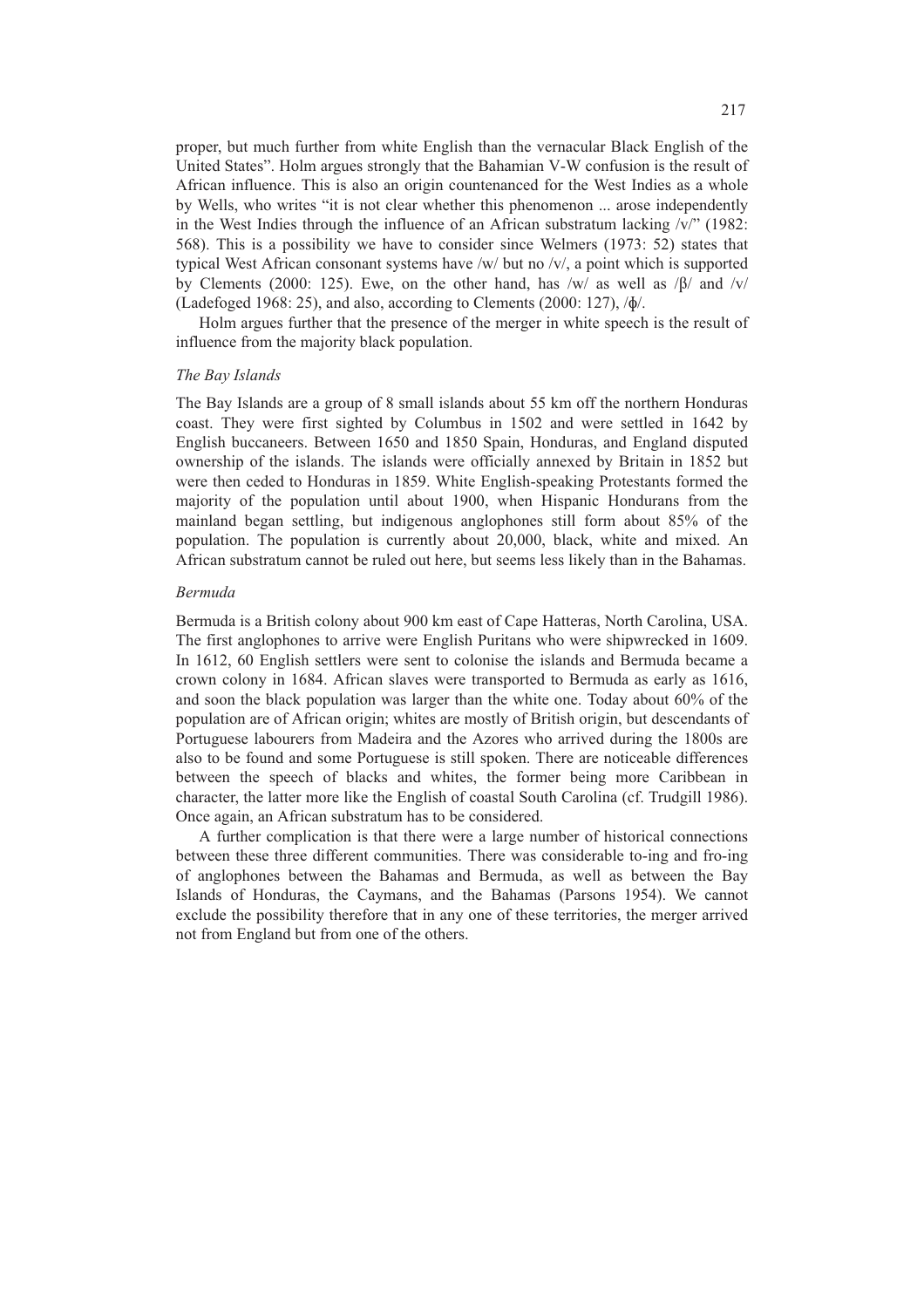#### **The South Atlantic**

#### *St Helena*

There is a clear substratum problem with the English of St Helena as well. This island is situated in the South Atlantic Ocean, 1,930 km west of Angola. Its nearest neighbour is Ascension Island, approximately 1,100 kilometres to the northwest. St Helena's population of approximately 6,000 is of mixed European, African and Asian origin. English is the only language spoken on the island. From the time when it was claimed by the British East India Company in 1658, a concerted policy of settlement was implemented, and Company employees (soldiers and servants) and 'planters' were recruited to St Helena, along with slaves supplied on request by EIC ships. Little is known about the origins of the British settlers but there is some evidence that most of them came from southern England. Even less is known about the origins of the non-white population, but various records show that slaves were imported from the Guinea Coast, the Indian sub-continent and Madagascar, and to a lesser extent from the Cape, the West Indies, Malaya and the Maldives. St Helenian English, which is perhaps best described as a creoloid, is thus the result of contacts between regional dialects of English English and many other languages. An African or other substratum origin for the V-W confusion is thus possible.

## *Tristan da Cunha*

This British dependent territory consists of six small islands which are about half-way between southern Africa and South America. The only populated island, Tristan da Cunha, has an area of about 100 square km and a population of about 290. It is said to be the most remote permanently inhabited settlement in the world, the nearest habitation being St Helena, which is about 2,300 km away. The islands were discovered in 1506 by a Portuguese sailor, Tristao da Cunha. A British garrison was stationed on Tristan da Cunha in 1816, as a result of fears that it might be used as a base for an attempt to rescue Napoleon from St Helena (see above) and the islands were formally annexed by Britain. When the garrison was withdrawn the following year, three British soldiers, one of them with his wife and children, obtained permission to stay behind and settle permanently. In the 1820s shipwrecked sailors and castaways from all parts of the British Isles added to the population, and six women, some of whom seem to have been freed non-white slaves, immigrated from St Helena in 1827. one of them with four daughters. In the 1830s and 1840s several US American whalers arrived, as well as three non-anglophone seamen: a Dutchman and two Danes. The population increased rapidly and by 1842 the island community consisted of 10 families with 75 people. There were thus three influential groups in the community's early formation period. First, the British group, the colony's founders, consisting of soldiers, castaways and shipwrecked sailors from the British Isles; second, the women who arrived from St Helena in 1827; and third, the US American whalers and European sailors who settled between 1833 and 1849. There was very little trade with passing ships in the second half of the 19th century and the influx of settlers declined drastically, the only newcomers being a weaver from Yorkshire in the 1860s, two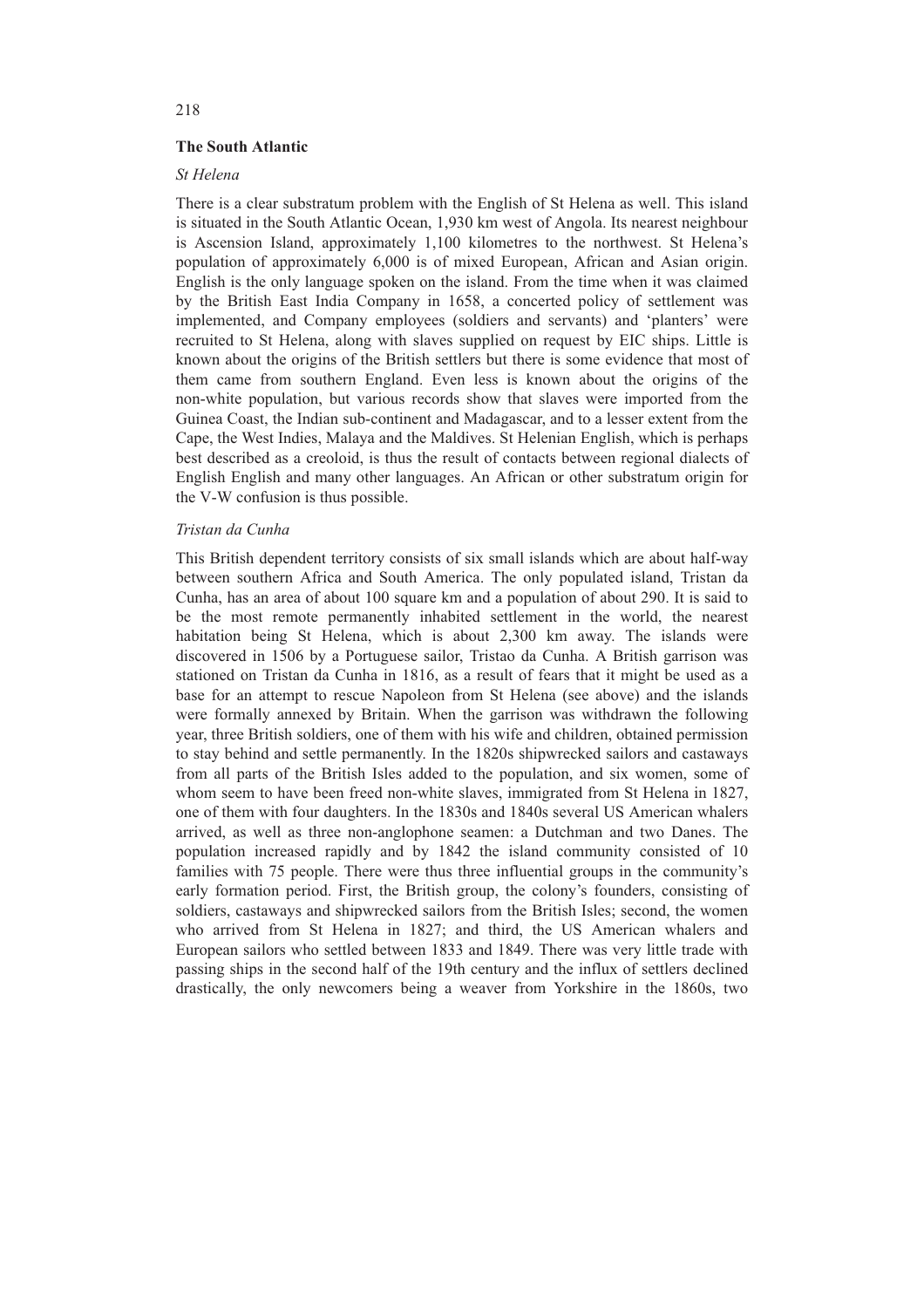stranded sailors from Italy who settled in 1892, and two Irish sisters who arrived in 1908. Despite repeated language contact at various stages of the formation process, the present-day population is entirely anglophone. Sociohistorically, there were three types of contact: dialect contact between the British and American dialects spoken by the anglophone founders; language contact between English and the native tongues of the non-anglophone settlers (i.e. Dutch, Danish and Italian); and contact with the English-based creoloid (or creole or pidgin) spoken by the women from St Helena. It is possible that the V-W merger on Tristan could therefore have an origin in southern England; and/or in influence from Dutch and/or Danish and/or Italian; and/or in African influence via the English of St Helena.

#### **The North Pacific**

## *Bonin Islands*

These Japanese-owned islands, known in Japanese as Ogasawara-gunto, are in the central Pacific Ocean, about 800 km southeast of Japan proper. The population is about 2,000. The islands were discovered by the Spanish navigator Ruy Lopez de Villalobos in 1543. They were claimed by the U.S. in 1823 and by Britain in 1825. They were formally annexed by Japan in 1876, but after World War II, they were a placed under U.S. military control, and returned to Japan in 1968. The originally uninhabited islands were first settled in 1830 by fifteen people: five seamen – two Americans, one Englishmen, one Dane, and one Italian; and ten Hawaiians, five men and five women. This founding population was later joined by whalers, shipwrecked sailors, and drifters of many different origins.

The English of the islands appears to be mainly American in origin and has many similarities with New England varieties (cf. Long 1998; Long 2000a; 2000b). Immigration from Japan is currently being followed by language shift to Japanese.

The English phoneme /v/ corresponds to three different variants in Bonin English. The first variant [v] is distinguished as a separate phoneme and is commonly found among speakers (middle-aged today) who grew up during the United States Navy's administration of the island, attending the Navy school and, in many cases, advancing on to high school in Guam. This mid-20th century infusion of American English into the community surely strengthened the usage of  $[v]$ , but social circumstances in the later 19th century (mentioned below), indicate that [v] may have been used on the islands before World War II as well. The second variant, pronounced as [b], represents a merger of /v/ and /b/. This variant is common among speakers (in their sixties and above today) whose English was acquired prior to World War II, when native speakers of Japanese formed the majority of the population. In this era, English was generally restricted to private situations, whereas Japanese was the language of wider communication, including formal education. Japanese has no  $/v/$ , which typically becomes [b] in English loanwords in Japanese. The third variant of  $\sqrt{v}$  is [w], and its origin is more difficult to pin down to a single specific cause. The variant would appear to predate [v] and [b] on the islands, and is clearly heard on tapes of the speaker we refer to as Clarence, who was born on Chichijima in the 1880s. He consistently uses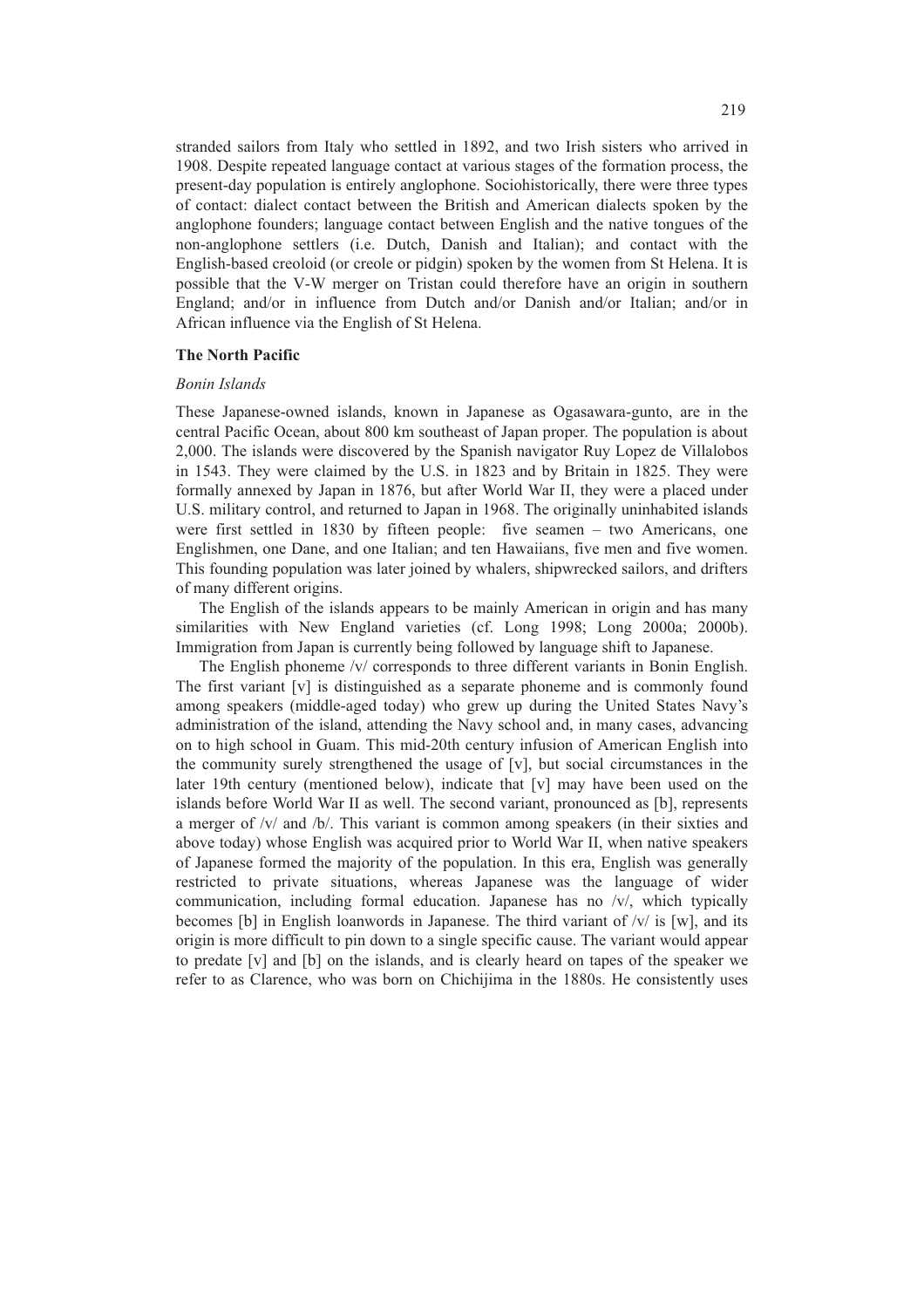[w] in syllable-initial position and [v] in preconsonantal and syllable-final position, as per the reports from southeast England.

Substratum influence concerning [w] is difficult to evaluate. Many specifics of 19th century Bonin English will probably forever remain a mystery; only piecemeal information exists. We do, however, know the following facts. The early settlers of the island were a multiethnic band whose native tongues consisted of English, Portuguese, Hawaiian, Chamorro and at least a dozen other European and Pacific Island languages. Native speakers of English were a tiny minority in the community and almost all households consisted of speakers of differing languages. A variety of English was used as the common language of the tiny community, and it is often described as being 'broken'. At the same time, however, some islanders had exposure to mainstream (non-contact) varieties of English through off-island experiences such as attending English schools on the Japanese mainland. Circumstantial and anecdotal evidence indicates that a continuum existed in late 19th and early 20th century ranging from a mainstream variety of English to a local contact variety. Within the context of the islands' settlement history, two possibilities present themselves to account for the usage for /w/-/v/merger. One is that it results from the English spoken by the large number of Polynesian (and other Oceanic language) speakers living on the island in the 19th century. Hawaiian has no contrast between /v/ and /w/: according to Elbert and Pukui  $(1979: 12-13)$  /w/ is [w] on Kaua'i and Ni'ihau, [v] on Hawaii, with [v] and [w] occurring as allophonic variants on the other Hawaiian islands. There is evidence that this leads to confusion between/v/ and /w/ in the English of Hawaiians and other Polynesians, but nothing to indicate the kind of complementary distribution found on the Bonins. The other is of course that it arrived in the phonologies a native-English-speaking settlers: two early settlers (both males) who exerted a tremendous degree of influence over the community were native speakers of English whose home regions we can pinpoint. One was from Wallington, Surrey, England – crucially in the southeastern merger area; the other from Bradford, Massachusetts in the United States.

## **The South Pacific**

#### *Pitcairn*

Pitcairn is an isolated British colony about 2,200 km southeast of Tahiti in the south Pacific. The main and only inhabited island has an area of about 5 square km, and the population in 1992 was 52. The modern population, as is well known, is descended from the mutineers of the British ship HMS Bounty and their Tahitian companions. After a lengthy stay on Tahiti, the crew, led by the first mate, Fletcher Christian, mutinied when their voyage to the West Indies had got only as far as western Polynesia, and set their captain William Bligh and a number of loyal sailors adrift. They headed back to Tahiti, where they collected a number of local women and a few men, and from where, fearing discovery by the Royal Navy, many of them set off again. They reached Pitcairn in 1790, where, in the interests of secrecy, they burnt their ship. The island community survived undiscovered until found by American whalers in 1808. It is therefore possible that the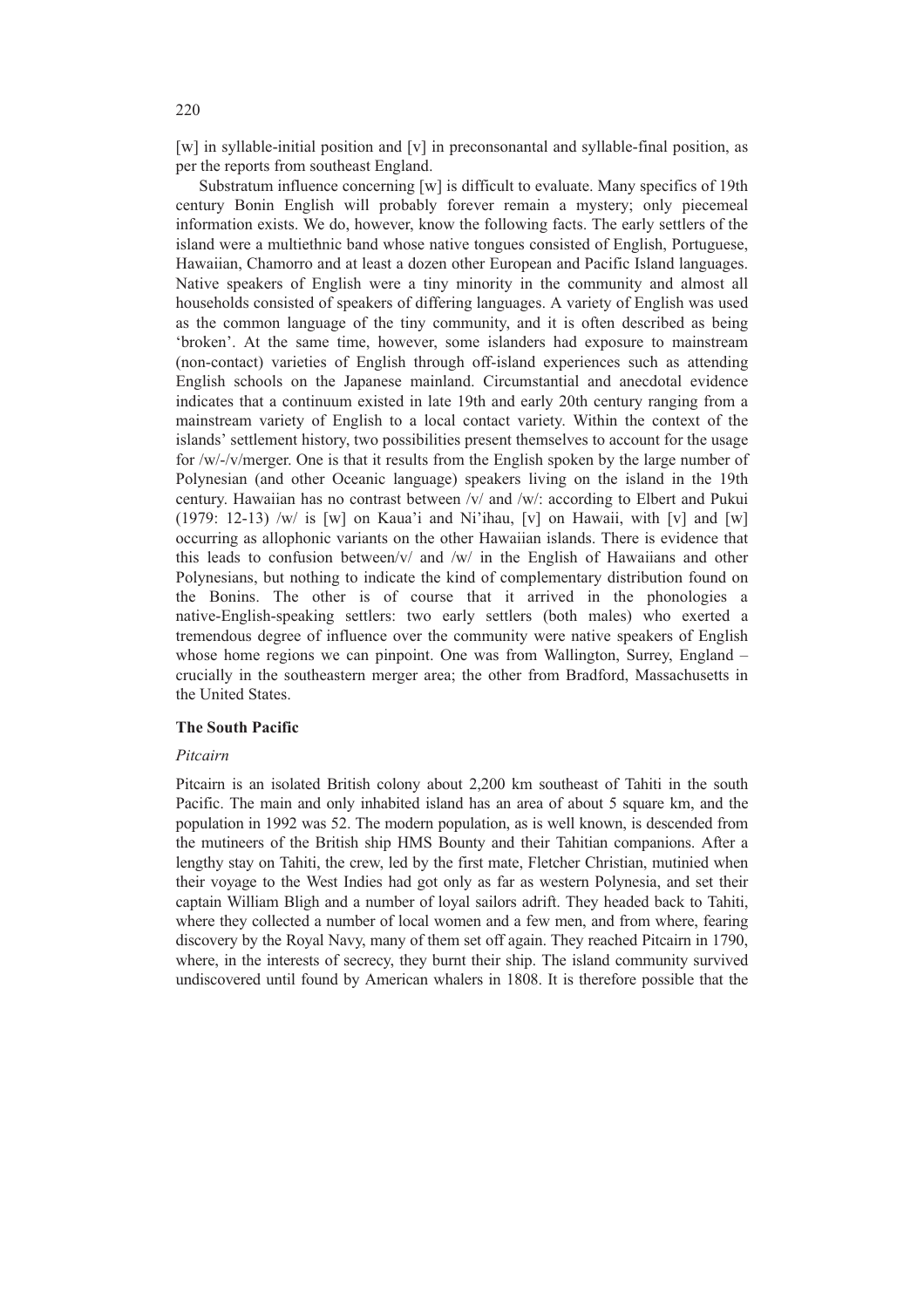merger in Pitcairn English could be the result of Tahitian influence. There is no contrast between /v/ and /w/ in Tahitian: Tryon (1970: 2) writes that Tahitian /v/ is "phonetically [v], as in *vine*" but that "*v* is sometimes pronounced *w*, as a free variant; it is also realised as  $\lceil \beta \rceil$ ". Even if the Pitcairn merger does have an origin in English, moreover, there is no guarantee that this was in English English: one of the mutineers, Edward Young, came from St Kitts in the Caribbean, some areas of which, as we have already noted, are reported to have the merger themselves.

## *Norfolk Island*

Norfolk Island is an Australian dependent territory in the southwestern Pacific, about 1,600 km northeast of Sydney. The island, with an area of 35 square km, has a population of about 2,000. In 1856 the Pitcairn Islanders, descendants of the mutineers on the Bounty, were resettled on Norfolk because of overcrowding on Pitcairn. Not all of the islanders were happy, however, and eventually two separate groups returned to Pitcairn. Norfolk island's current population includes about one third who can claim to be the descendants of mutineers, the remainder being descendants of later settlers, mostly from Australia and New Zealand. Since Norfolk Island English has its origins on Pitcairn, the same problems in ascribing an origin in England to this phenomenon occur.

#### *Palmerston*

Palmerston English is a variety spoken on Palmerston Island, Polynesian *Avarau*, a coral atoll in the Cook Islands about 430 kilometres northwest of Rarotonga, by descendants of Cook Island Maori and English speakers. What we know about the settlement is that William Marsters, a ship's carpenter and cooper from Gloucestershire, England, came to uninhabited Palmerston Atoll in 1862. He had three wives, all from Penrhyn/Tongareva in the Northern Cook Islands. He forced his wives, 17 children and numerous grandchildren to use English all the time. Virtually the entire population of the island today descends from the patriarch. Ehrhart-Kneher (1996) considers Palmerston English to be a dialectal variety of English rather than a contact language. She writes that it appears to be a classic case of mixing and vernacularization of a type which has "produced languages which, while new languages, are varieties of English rather than new languages without genetic affiliation in the usual sense". While her analysis focuses on syntax and we cannot ignore her disclaimer that "the transcription used here makes no phonological claims" (Ehrhart-Kneher 1996: 524), she is nonetheless a trained linguist and has based her transcriptions on the IPA alphabet. Once again, the substratum problem is evident since Penrhyn/Tongarevan has /v/, but no /w/ (Clark 1976 : 20, quoting Yasuda, 1968).

#### 4. Summary

It would be possible, then, to argue that these Lesser Known Englishes provide no evidence as to the nature of the  $/w/|v/$  merger in England. In every case, it is possible to argue that the merger was not imported from England at all but is the result of direct or indirect interference from languages other than English which had no  $/w - /v/$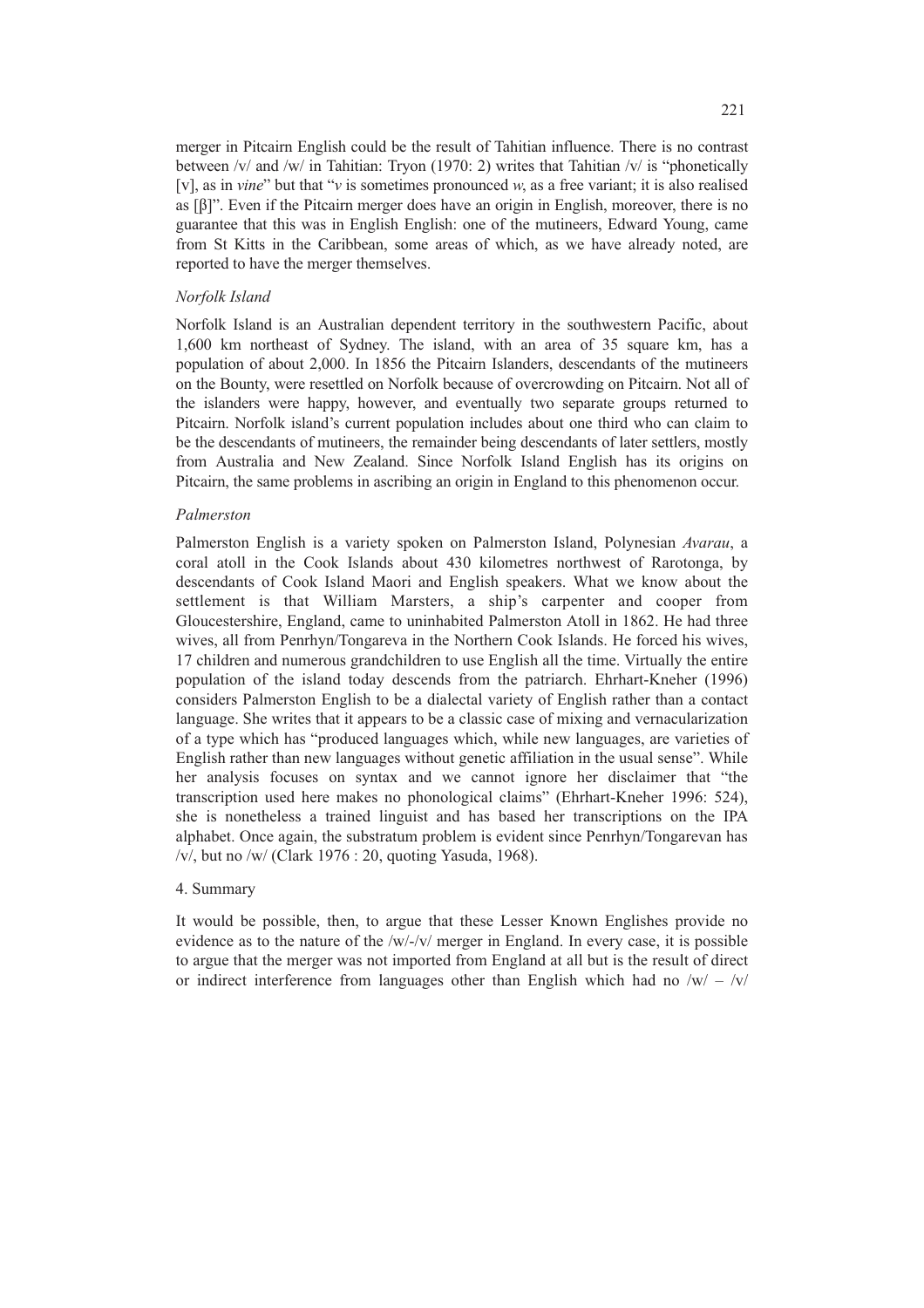distinction. After all, only a very few of the world's languages have this distinction. An examination of Maddieson (1985) shows that  $76\%$  of his sample languages have /w/, but only 21% have /v/, and a mere 11% percent of the languages in his sample have both  $/v/$  and  $/w/$ .

Our own feeling, however, is that the presence of this merger in so many different varieties of English in so many different parts of the world – as we shall see, we have discovered 17 such varieties so far  $-$  is too much of a coincidence to be totally explicable in terms of a substratum effect in all cases, and that it is therefore indicative of an earlier merger in England. There is considerable evidence, we would maintain, of there being a merger of  $\sqrt{v}$  and  $\sqrt{w}$  in pre-19th-century English in the southeast of England. If we are correct in this, then all the reports that we have cited suggest that it was a merger that was subsequently reversed, and not a near-merger.

5. The two-way transfer pattern

We now move on to another important piece of evidence which we have so far not discussed. This evidence concerns what we can call an *apparent two-way transfer pattern*. That is, there are a number of reports from England which seem to indicate not a merger of /w/ and /v/ as a result of a sound change /v/ > /w/, but rather that two different changes occurred:  $/w$  >  $/v$ ; and  $/v$  >  $/w$ . The evidence is as follows:

1) Wyld (1956: 292) writes of the interchange of v- and w-:

"This was formerly a London vulgarism, but is now apparently extinct in the Cockney dialect. Personally, I never heard these pronunciations, so well known to the readers of Dickens, Thackeray, and of the earlier numbers of *Punch*. My time for observing such points begins in the late seventies or early eighties of the last [i.e. 19th] century, and I never remember noticing this particular feature in actual genuine speech, though I remember quite well, as a boy, hearing middle-aged people say *weal* for *veal* and *vich* for *which*, jocularly, as though in imitation of some actual type of speech with which they were familiar."

He then goes on to suppose that the pronunciation was extant until the 1840s or 1850s. Crucially, he also reports documentary evidence, some of it as early as the 15th century, of a two-way transfer pattern, with examples of the same writer using *v* for *w* and *w* for *v*, and cites instances such as *vyne* 'wine', and *vyves* "wives', as well as *wyce* 'vice' and *woyce* 'voice', suggesting a complex interchange of the two phonemes. This early date is supported by Wakelin (1972: 96), who writes "this change goes back to ME and is evidenced in place-name spellings from much of southern England from the second half of the thirteenth century onwards". Wyld also argues (1956: 180) that the merger was "probably not confined to London".

2) Wyld also cites (1956: 179) the Scot James Elphinston, born 1721, as referring to the two-way transfer. And he tells us (1956: 182) that the elocutionist John Walker, born in London in 1732, discussed the V-W merger as occurring "among the inhabitants of London, and those not only of the lowest order" and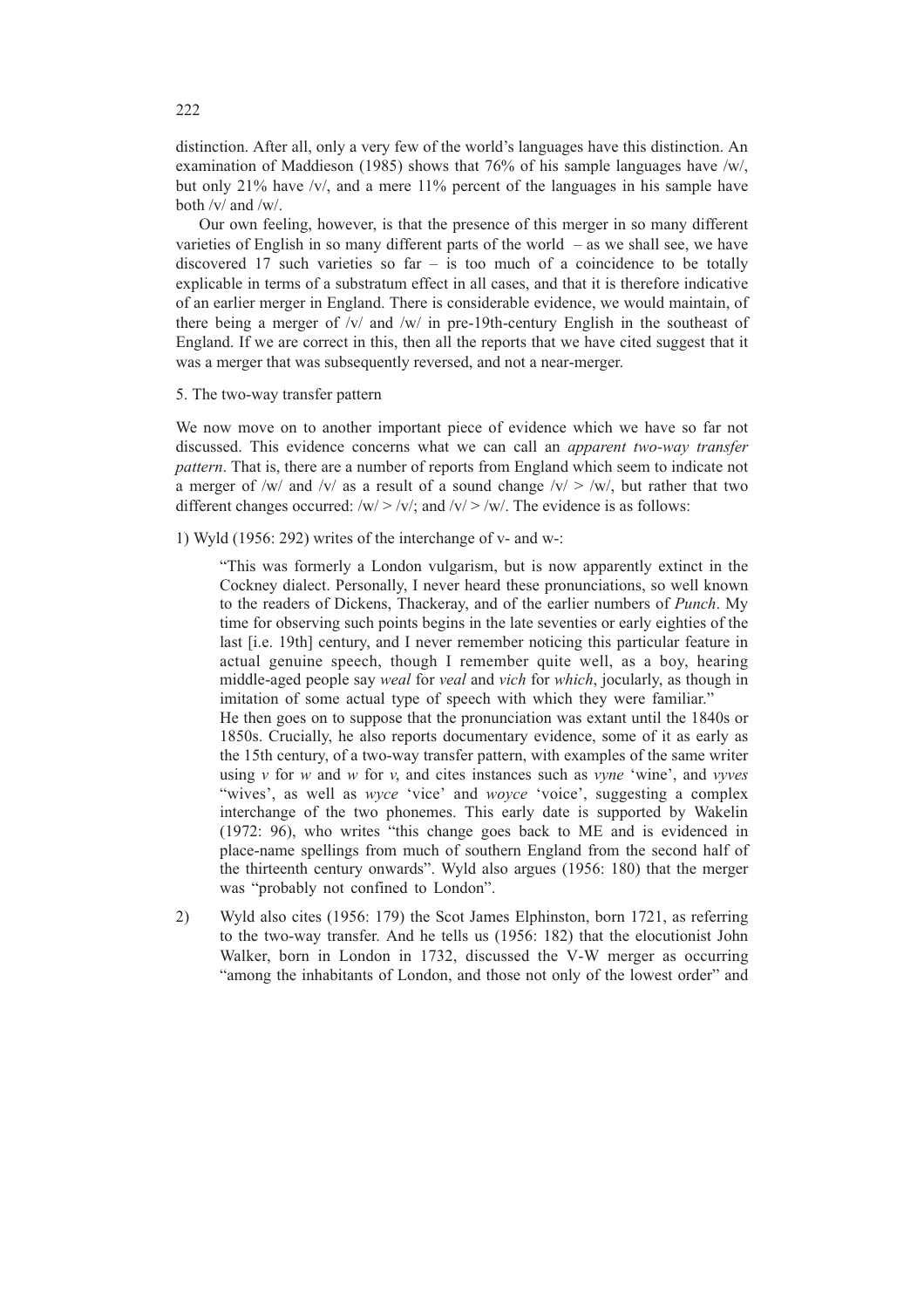as operating in both directions:  $\text{vind} = \text{`wind'}$  and  $\text{wcal} = \text{`veal'}$ . Similarly, Thomas Sheridan (1719-88) discusses *veal > weal* as well as *winter > vinter.*

3) This two-way transfer is also reflected, as Wyld mentions, in the stereotypical 19th century Cockney portrayed, famously, in the speech of Dickens' character Sam Weller in *Pickwick Papers*. Dickens writes, for example, <wery> for *very*, but also <vith> for *with*:

I had a reg'lar new fit o' clothes that mornin', gen'l'men of the jury, said Sam, and that was a *wery* partickler and uncommon circumstance *vith* me in those days.......If they wos a pair o' patent double million magnifyin' gas microscopes of hextra power, p'raps I might be able to see through a flight o' stairs and a deal door; but bein' only eyes, you see, my *wision's* limited (Charles Dickens, *The Pickwick Papers* (1837), chapter 34, emphasis added).

- 4) W. Matthews, in his book *Cockney Past and Present*, also cites the v-w interchange as being typical of older Cockney (1972: 180-1).
- 5) The SED gives a few examples of  $w > v$  as well as the examples of  $v > w$ already cited. Wakelin (1972: 96) cites *watch* from Somerset and *wife* from Kent with initial [v].
- 6) Wells (1982: 568) refers to the "V-W Confusion of eighteenth- and nineteenthcentury London Cockney".
- 7) There is also evidence from the lesser-known overseas varieties of English. Holm claims for the Bahamas that "[w] and [v] "alternate freely" (1980: 56).
- 8) Washabaugh (1983) claims that in the Caymans Islands, a location we have not previously mentioned, "/v/ and /w/ are sometimes used in the reverse of their English reflexes, e.g., *vejiz* (wages) and *inwestigeyt* (investigate)" (1983: 178). Kohlman (n.d.) agrees: "*v* and *w*, which in many words can scarcely be differentiated, and in other words are interchanged. Hence we find 'vessel' is 'wessel', 'virgin' is 'wirgin', and 'wood' is 'vood'(p. 13)".

A two-way transfer  $|v| > |w|$  and  $|w| > |v|$  is a very mysterious change from a historical linguistic point of view. It is a phenomenon which most historical phonologists would consider extremely unlikely if not totally impossible. Two simultaneous changes /w/ > /v/ and /v/ > /w/ must surely be out of the question. So why does Dickens show both *v* for *w* and *w* for *v?* And why do we find so many other reports suggesting the same thing?

## 6. Explanations

We can conceive of three different possible explanations:

1) There was a near-merger involving a distinction which Dickens did not hear, and which led the writers cited by Wyld to employ interchangeable spellings. We cite evidence below for why we do not believe this is what happened.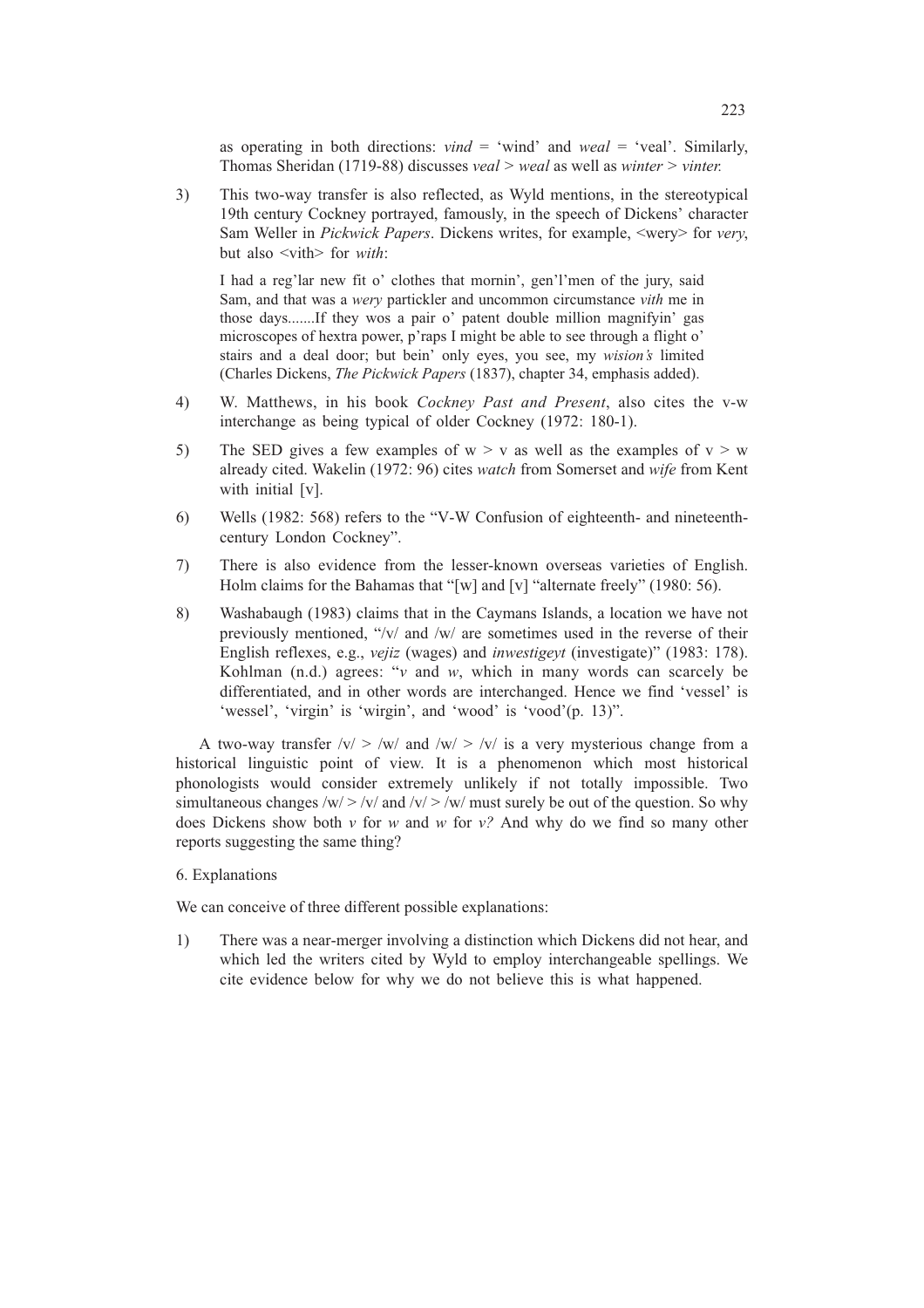- 2) A single change  $\sqrt{v}$  >  $\sqrt{w}$  did genuinely take place. Occasional forms such as *vyves* are the result of spasmodic hypercorrection leading to non-systematic substitutions in the opposite direction  $/w/ > /v/$  also. This point of view is supported by Wakelin: "it may be assumed from the statements of various writers that early New English spellings of  $\nu$  for etymological  $w$  reveal hypercorrect pronunciations". However, forms such as *vyves* are in Dickens *not* occasional. The consistency with which Dickens converts  $\sqrt{v}$  to  $\ll v$  and  $\sqrt{w}$  to  $\ll v$  suggests something much more regular and widespread than hypercorrection. Wyld, too, gives numerous examples of substitutions in both directions.
- 3) A complete merger did indeed take place but that *it was on some articulation intermediate between [w] and [v].* It is a principle of phonological perception that listeners notice what is different about accents other than their own, not what is the same. Listeners also normally perceive segments which are alien to their own variety in terms of segments which are native to it. This would have led Dickens, who presumably did not have the merger in his own accent, and who was presumably doing his best to report what he *thought* he heard, to illustrate Weller as speaking in this highly improbable manner. Dickens would have heard this intermediate articulation in *very* as 'not [v] and therefore necessarily [w]' and in *with* as 'not [w] and therefore necessarily [v]'.

The question then is: if there was an intermediate articulation, what was it? An obvious candidate for an articulation intermediate between [v] and [w] is [ $\beta$ ], which combines the bilabial place of articulation of [w] with the voiced fricative manner of articulation of [v]. This possibility occurred to Wakelin, who speculates that the merger in England "may have taken place via a bilabial stage  $\beta$ " (1972: 96). For the lesser-known Englishes which we are hoping to derive insights from, Wells (1982: 568) says of the Caribbean that a bilabial fricative 'has been reported'. The concrete reports of which we are aware are the following:

- 1) Ayres (1933: 10) says that in Bermuda there is "an intermediate sound like Middle German "w" – it is usually a frictional labial sound".
- 2) Kohlman (n.d.) writes for the Caymans Islands of "a soft blurring that is neither  $\mathbf{v}'$  nor  $\mathbf{w}$ ".
- 3) For the Bahamas, Shilling (1980) writes that "all white speakers ... used [B] variably with "correct" v and w". Wells, however, disputes this finding: The essence of the admittedly frequent V-W Confusion is not ... the use of [B] indifferently for both /v/ and /w/.
- 4) Turner (1949: 25) states that the pronunciation corresponding to both English /v/ and /w/ in Gullah – another variety we have not cited before – is  $/\beta$ . McDavid and McDavid (1951: 28) also tell us that "many white folk informants in and near Gullah country replace both /v, w/ by one bilabial voiced spirant  $(\beta)$ ".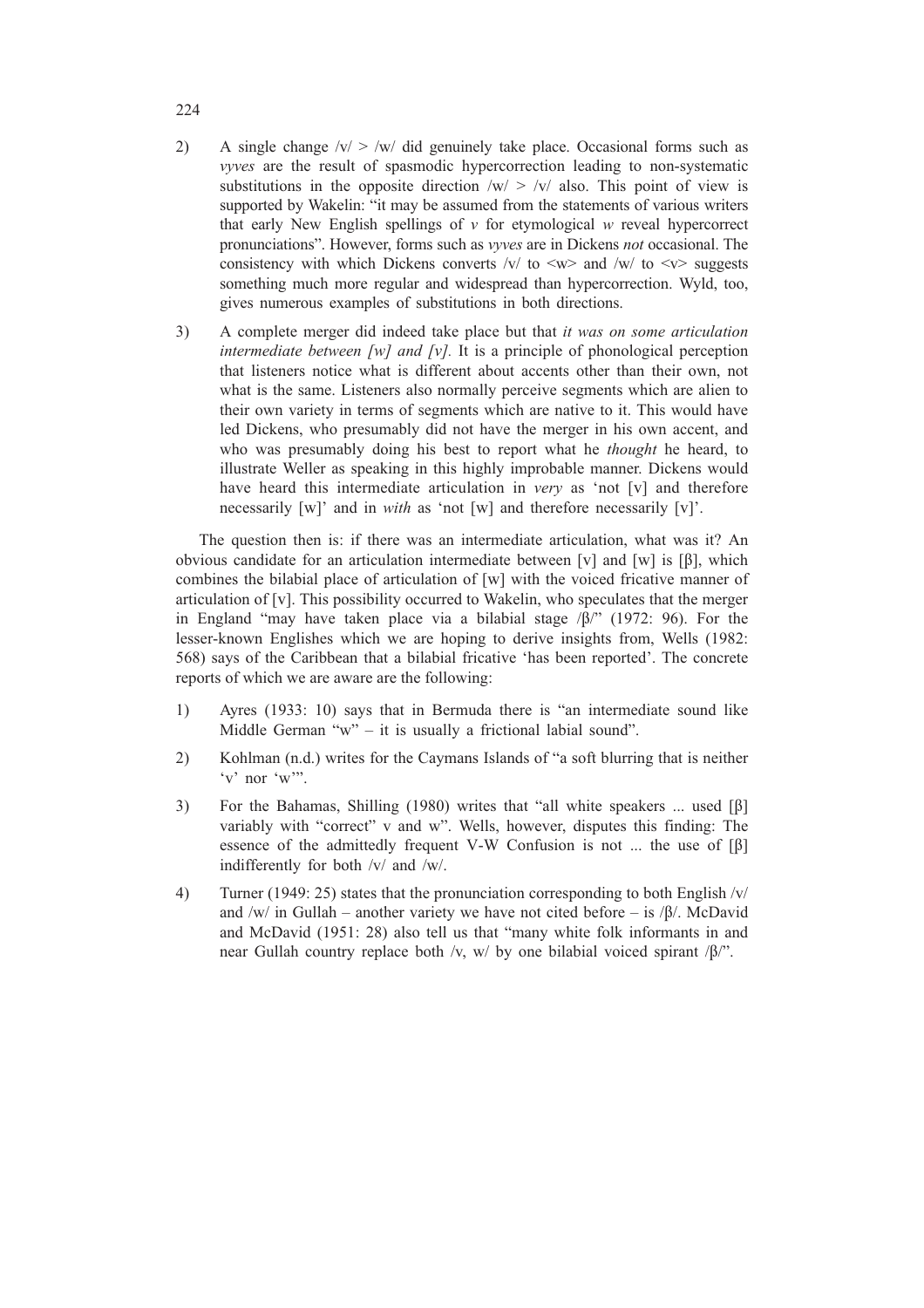Here again, there are problems of substratum effect as opposed to inheritance from England. The Cayman Islands, for example, are a British colony of three major islands in the Caribbean, about 290 km northwest of Jamaica. The population is about 25,000. About a quarter of the Caymanians are European, mostly of British origin; about one quarter are descendants of African slaves; and the remainder are of mixed ancestry. The Islands were not claimed by any nation until they were ceded to England in 1670. Most of the early settlers were British mariners, buccaneers, shipwrecked passengers, plus land-grant holders from Jamaica, and African slaves. An African substratum therefore has to be considered for the  $\sqrt{v}$ -/w/ merger. The Gullah  $\sqrt{\beta}$  pronunciation is also the basis for the claim, mentioned above, made by Holm (1980) for an African substratum effect in the Bahamas. He notes (1980: 56) that Turner points out "that  $\beta$  occurs in many West African languages".

At least one West African language, however, as we have already noted, has /w/, /v/ *and* /B/. To complicate matters further, Ladefoged also states that "the I.P.A. does not provide for the symbolisation of the contrast between a labial velar approximant like the English **w**, and a similar sound with closer articulation which may produce audible friction" (1968: 25) which also occurs in some West African languages.

We show here that there is reason to believe that these speculations and reports about an intermediate pronunciation are on the right lines, and indeed for Gullah at least we have no reason to suppose that the report is anything other than phonetically totally correct. We suggest, however, that, while the Dickensian representations and the other reports of a two-way substitution in England can indeed be explained in terms of the merger being on an articulation intermediate between [v] and [w], and while we argue that these constitute evidence to suggest that the reports of a total merger in England were indeed entirely correct, the articulation in question in southeastern England may not have been – or may not only have been – [ $\beta$ ].

This assertion is based again on data from Lesser-Known Englishes. In this case, however, it is based on our own analyses rather than second-hand reports. These are phonetic and phonological analysis carried out by Trudgill of six different lesser-known varieties of English, three of which we have already discussed, which all still have a genuine merger of historical  $/w/$  and  $/v/$  on precisely the same articulation. This articulation, however, is not a voiced bilabial fricative but rather a *bilabial approximant*. That is, it is an articulation which bears the same relationship to  $\lceil \beta \rceil$  as  $\lceil 1 \rceil$ does to [z], and [i] to [i], and [ $\mu$ ] to [ $\gamma$ ]. There is no single IPA alphabet symbol for this consonant so, just as one has to write  $\lceil \delta \rceil$  if one wants to distinguish the Danish dental approximate from the English  $[\delta]$ , so one has to use here – in order to distinguish it from  $\lceil \beta \rceil$  – the symbol  $\lceil \beta \rceil$ . Laver (1994: 302) writes:

Apart from the symbols specified above, all other central approximants can be transcribed by adding a subscript diacritic  $\lceil \cdot \rceil$  to the corresponding fricative symbol, meaning 'more open stricture'. The articulation involves no audible friction, no lip rounding (except before rounded vowels), and there is no approximation of the tongue towards the velum as there is for [w].

The six varieties are that we have analysed are: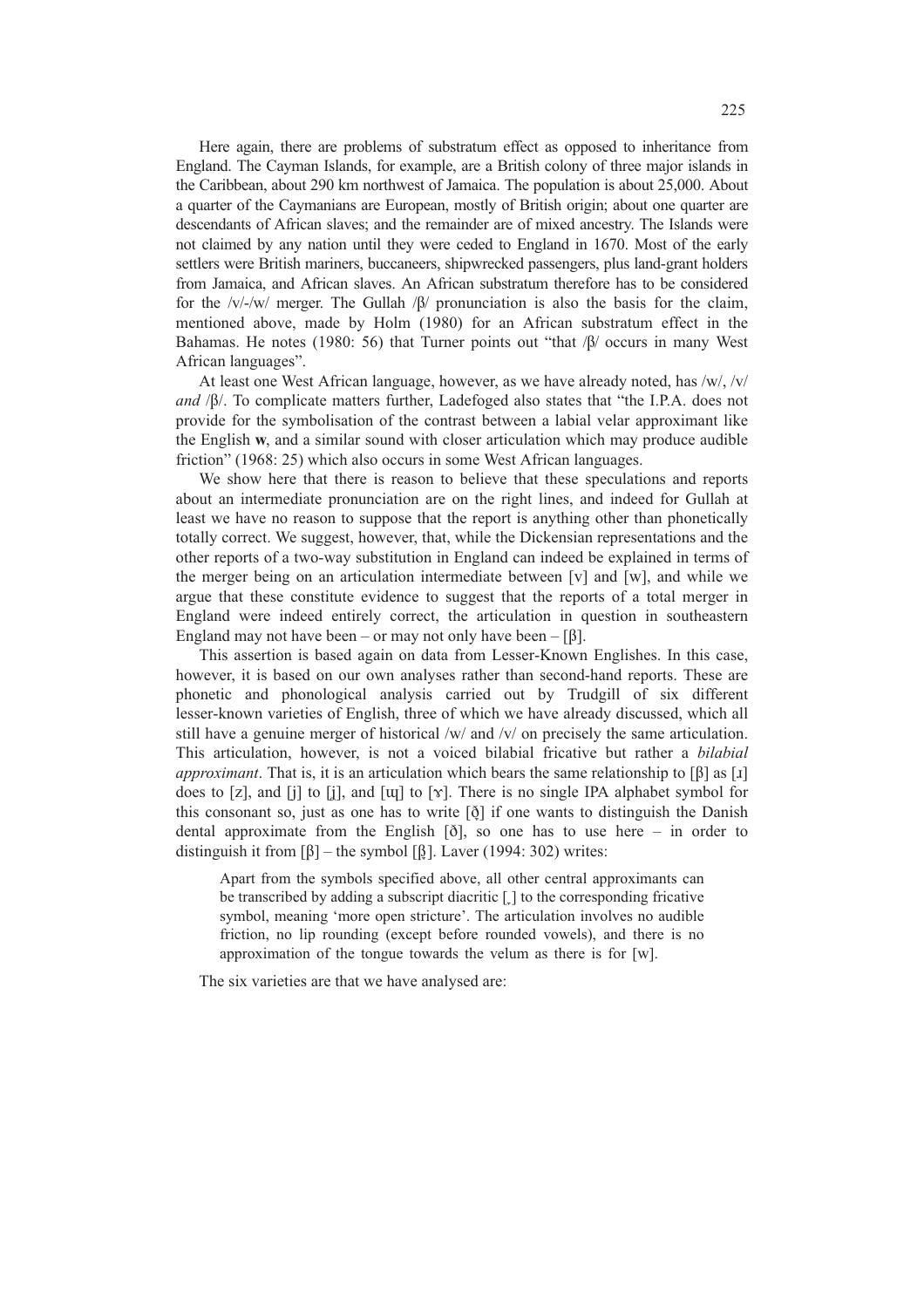- 1) Pitcairnese English, as investigated by Källgård (1993), who very kindly made his tape-recordings, made on Pitcairn in 1980, available to us. Our analyses imply that the transcriptions of Ross and Moverly are incorrect. Pitcairnese speakers consistently use  $[ $\beta$ ].$
- 2) Tristan da Cunha, as investigated by Schreier (in press), where at least some speakers have this articulation. That is, the analyses and transcriptions of Zettersten are not totally correct.
- 3) St Helena, as reported in Schreier et al. (2003), and based on recordings kindly made available to us by Karen Lavarello.
- 4) The English of the White community on Bequia, in the Caribbean Grenadines, as investigated by Williams (1987). Bequia, the largest and northernmost of the Vincentian Grenadines, is situated in the Windward Antilles approximately 14 kilometres from St Vincent. Bequia has an area of 18 square kilometres and a population of around 7,200. Little has been written about the settlement history of Bequia and virtually nothing has appeared on the history of white settlement (however cf. Williams 1987). There are two separate white communities on Bequia: Sugar Hill and Mt. Pleasant. Some of the whites in these two communities derive from relocation schemes entered into by the governments of Barbados and St Vincent beginning in the 1850s and lasting up until 1880. Like most other white communities in the Caribbean, white Bequerians have tended to remain in isolation and adhere to rules of colour endogamy.
- 5) The English of the White community on Saba, in the Dutch Antilles, as investigated by Williams (1985, 1987). Saba is the smallest of the Windward Netherlands Antilles, having a total land area of less than 13 square kilometres. The population of Saba is approximately 1,600 although about 400 of these are foreign medical students. Even though Saba has been a colonial possession of the Netherlands intermittently since the mid-seventeenth century, varieties of English have been stable vernaculars of communication among local Sabans throughout the recorded history of the island (cf. Hartog 1988, Johnson 1989, Williams 1985, 1987, in press). Saba has the highest ratio of whites to blacks of any of the English-speaking West Indies. The earliest white settlement on Saba was at the historic village of Mary's Point that was relocated by the Dutch government in 1933 (cf. Williams in press). Presently, the largest white populations are to be found in the villages of Upper Hell's Gate, Lower Hell's Gate, and Windwardside. All of these communities are descended from early English-speaking settlers who came from St Kitts – many of these Presbyterian Scots – and also Barbados – many of these escaped, or freed indentured servants –-during the middle of the seventeenth century. The whites of Saba have maintained separateness from the blacks on the island, with most blacks taking up residence in the village of The Bottom following emancipation in 1863 (Johnson 1989: 10).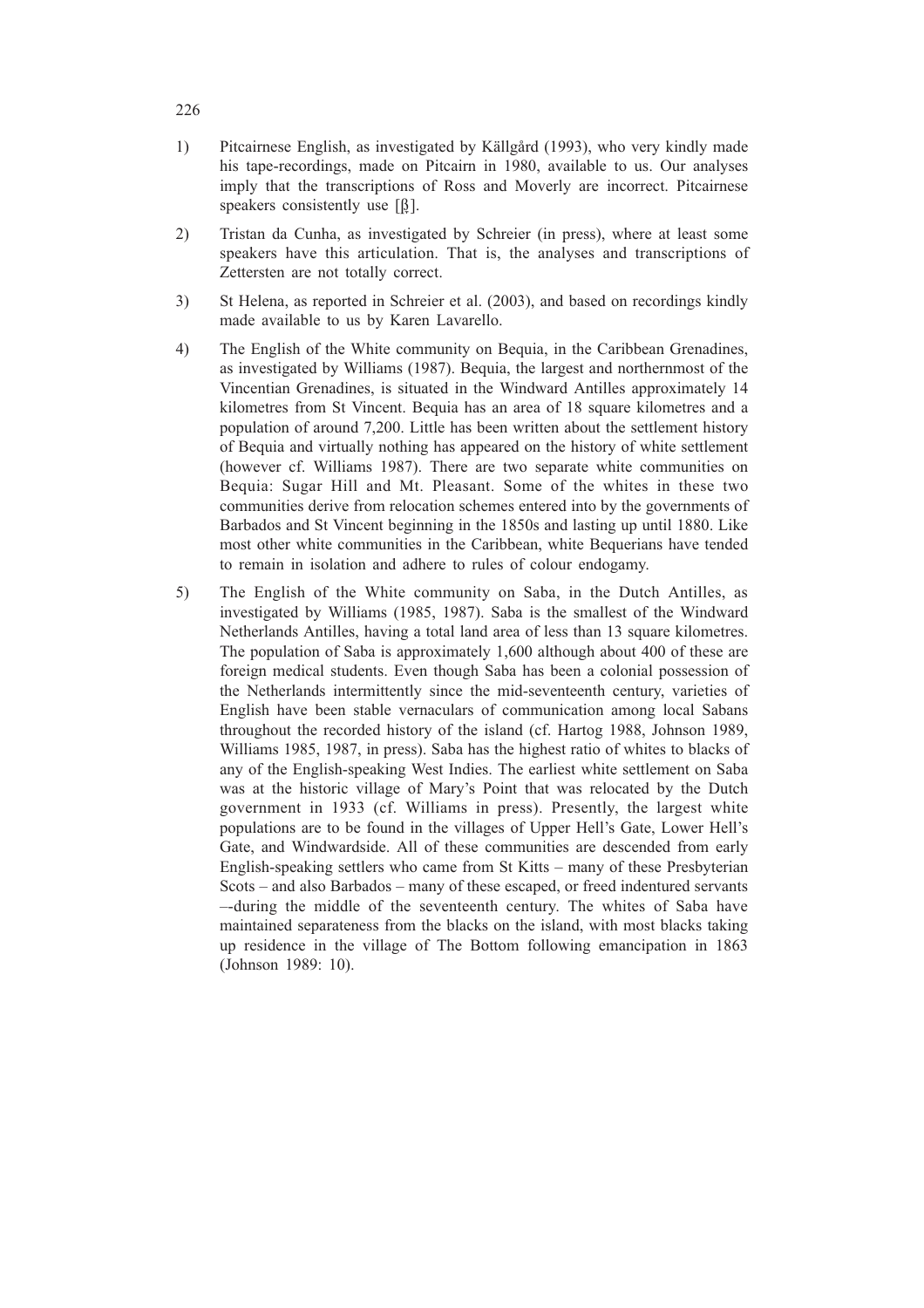6) Particularly valuable has been recent fieldwork on the basilectal English of the white community on Anguilla by Williams and Trudgill. Anguilla is a British dependency in the northern Leeward Antilles, approximately 235 kilometres east of Puerto Rico. The most recent population census of Anguilla lists nearly 12,000 inhabitants. The majority of the islanders are classified as either black or brown (mixed), with only a handful of 'clear-skinned' (white) people. The white population of Anguilla, presently concentrated in the community of Island Harbour, had two likely historical sources. One was the settlement of English from St Kitts who began arriving on Anguilla around 1650 to collect salt and grow tobacco (Burns 1954: 350). Some of these early settlers founded the historical village of Sandy Hill whose only remaining feature is a cemetery. The other source of the present-day white population of Anguilla was the shipwreck of the English brigantine "Antelope" that was wrecked off the small island called Scrub Island, only a few kilometres northeast of Island Harbour village, in 1771. The ship was sailing from Grenada to England when it ran onto the reef. A trio of brothers and their wives, the Websters, survived the wreck and made their way to the main island of Anguilla and established the community of Island Harbour. Although the white population of Anguilla has had contact with the black and mixed populations of the island, a pattern of colour endogamy has prevailed up until recently.

This recent fieldwork of ours has revealed the same pronunciation,  $[\beta]$ , but there is the added bonus that, since this phonetic detail was now one of the objects of our research, it was possible for us to witness, as well as just hear from tapes, that no lip-rounding occurs in the pronunciation of the (identical) consonants of *will* and *village*, except before the two rounded vowels /u:/ and /u/. (Laver (1994: 297-8) describes [w] as a voiced labial velar approximant which has a "rounded lip position".) To cite just one of our informants: Mr Elbert Webster, born 1919, of Island Harbour, Anguilla, employs this articulation throughout in items such as: *away*, *well*, *Webster*, *where*, *visit*, *vex*, *voice*, *everyone*, *television*, *over*, *love.*

Our observations are also supported by Wolfram and Thomas (2002) who report on an isolated area of coastal North Carolina, another location we have so far not mentioned – in work we were not aware of until we had completed our research in Anguilla – saying that "one of the noteworthy patterns apparently found in earlier Pamlico Sound English is the merger of /v/ and /w/..... The LAMSAS Hyde County interview with the speaker born in 1858 indicates a number of instances where  $\lceil \beta \rceil$  is transcribed for both /v/ and /w/." This feature is no longer found in the area.

It is of course vital that we should state unequivocally that we are entirely confident that we are not hearing a near-merger here. We have had to consider this possibility not only because of Labov's very persuasive work but also because Kohlman's (n.d.) description of colloquial Caymanian English contains the phrase "the 'v's' in such words as 'invited', 'several', 'have', and the 'w's' in 'worship', 'work', and 'wife', are pronounced the same*, or almost the same"* [our emphasis]*.* The consonants involved in the speech of our Anguillian informants are visibly and audibly identical as between the two lexical sets.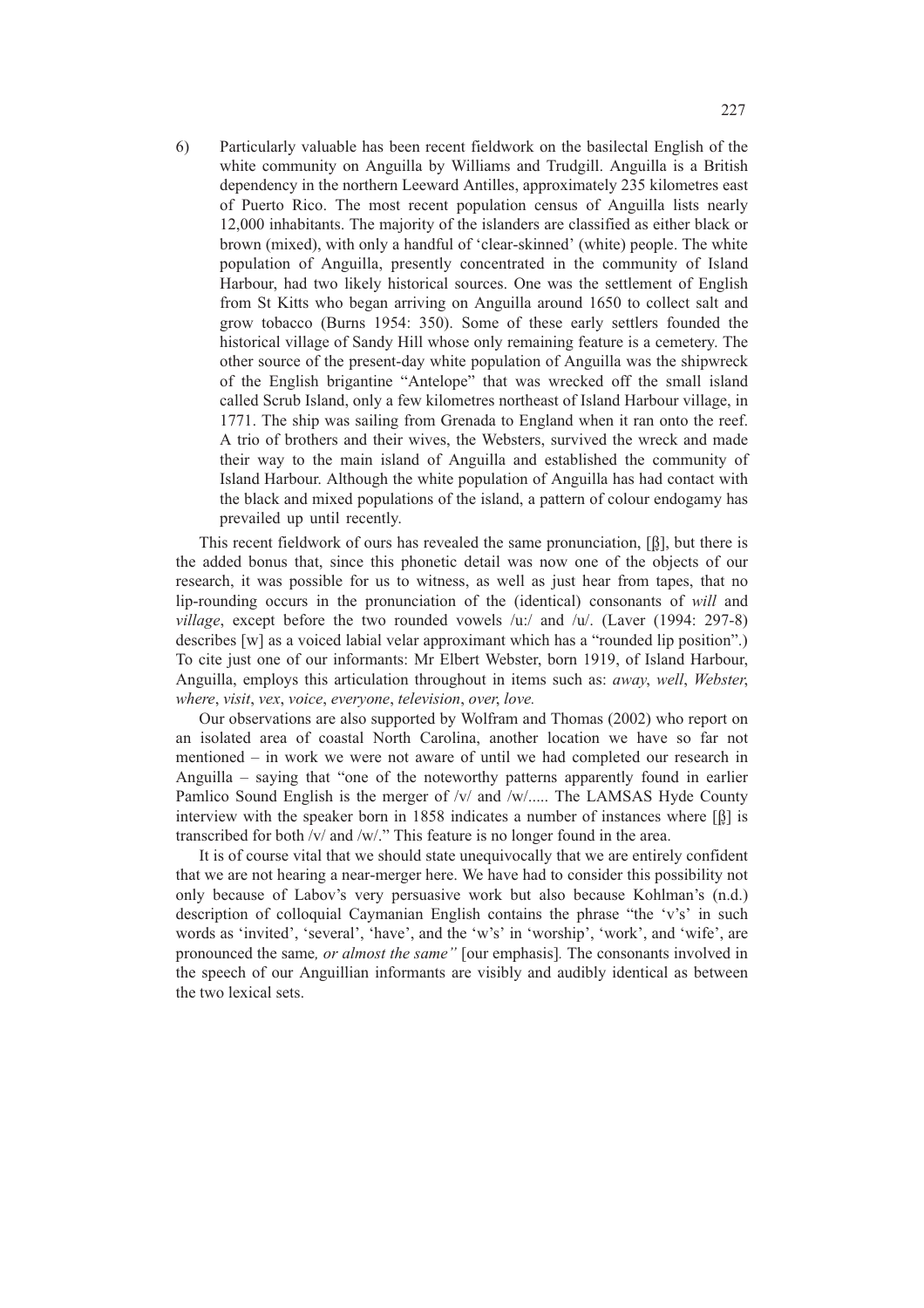An African substratum is less likely as a source for this pronunciation in the speech of white than black Caribbean speakers, though we concede that it is possible. (According to Ladefoged (1968: 25) there are complex relationships between several different labial fricatives and approximants in many West African languages, with some languages lacking both /v/ and /w/ but having instead a voiced bilabial or labiodental approximant). We also have to consider the possibility of an Irish Gaelic substratum. Many of the servants who were transported to the Caribbean from Ireland in the 17th century were speakers of Irish, and Irish lacks /w/ (cf. O Dochartaigh 1984: 298).

However, especially bearing in mind our observations on Tristan, St Helena and Pitcairn English, it is particularly crucial to note that this bilabial approximant articulation is one which is extraordinarily rare in the languages of the world: Maddieson (1984: 96) shows that only 1.9% of his sample languages have this consonant. This rarity strongly supports our proposal that the best way in which we can explain the coincidence of the presence of such an unusual articulation in the six varieties we have analysed is by supposing that all or most of them inherited it from England.

We therefore conclude that these different communities, scattered as they are in different widely separated parts of the world, and sharing an unusual articulation found in only a very small percentage of the world's languages, inherited this articulation from a common source, namely the dialectal English of the southeast of England.

#### 7. The role of dialect contact in restoration

It looks, then, as if there were two different types of merger in southern England. In one, the merger was on [w] and [v] as allophones of a single phoneme. In the other, there was a merger of historical /w/ and /v/ on  $\lceil \frac{\beta}{2} \rceil$  or  $\lceil \beta \rceil$  or both. How do we account for this rather puzzling situation?

Given that there is reason to believe that there was a merger in the south of England, we have to conclude that there was also a genuine reversal of the merger. And we therefore have to turn, as an explanation for the undoing of this merger, to the dialect contact hypothesis. There is indeed, happily, evidence that dialect contact is exactly the correct explanation of how the W-V confusion was 'repaired'. Reports that we mentioned above from some of the Lesser Known Englishes, other than the seven varieties we have just mentioned, show evidence of a partial reversal in progress. We interpret this as evidence that the merger did occur but is currently in the process of being reversed. This process has only just begun in Montserrat, for instance, where Wells (1982: 568) says that the merger "is restricted to the speech of the older uneducated population, and even for them lexically restricted, since *vote* has [v], not [w]". For Norfolk Island, Flint (1964: 196ff.) reports, as we have seen, [w] in *valley* and *invitation*; he also, however, reports [v] in *devil* (1964: 208), implying that the merger – which we can suppose from the evidence of Pitcairnese was formerly total – has been reversed and that the /w/ for /v/ pronunciation has become very lexically restricted. Even more importantly, our younger Anguillian informants lack the merger also: what is happening in Anguilla now, we would argue, is what started happening in the southeast of England 150 years ago.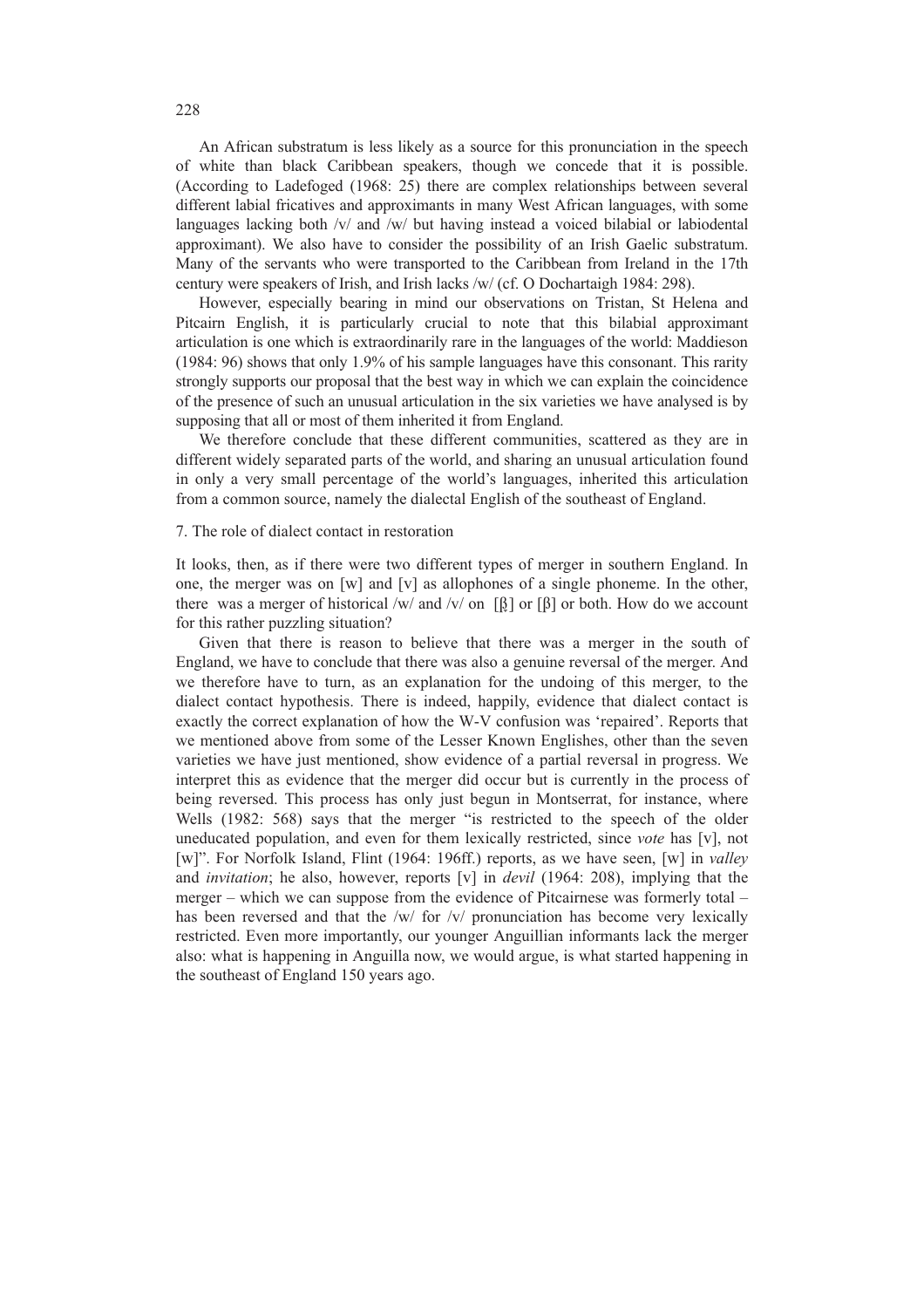We therefore suppose the following. There was indeed an early genuine merger in southeastern England of /v/ and /w/ on  $\lceil \frac{\beta}{2} \rceil$  or  $\lceil \frac{\beta}{2} \rceil$ . This merger on an articulation intermediate between [v] and [w] led listeners who did not have it to report, and in the case of Dickens, to portray /v/ for /w/ and vice versa. This merger was carried, perhaps in the 17th century, to other parts of the world, mainly the early colonies such as those of the Caribbean, in some of which it still remains. In southeastern England, on the other hand it was reversed, as a result of contact with middle-class accents and accents from further north and west in England which did not have the merger.

Again there is evidence from lesser-known Englishes as to how this took place: what happened in the south of England is probably what – we can infer from Wells' observations – is beginning to happen in Montserrat. There the contact-induced de-merger process has not yet led to a total re-establishment of two separate lexical sets but it has led to the replacement of the low status form  $\left[\begin{smallmatrix} 0 \\ 1 \end{smallmatrix}\right]$  by the acrolectal  $\left[w\right]$  and  $\left[v\right]$ articulations, which however continue for the moment to be widely used in members of the "wrong" lexical sets. We can suppose that in England, too, the merger was reversed by means of an intermediate stage in which the mainstream English forms [w] and [v] were used instead of  $\lceil \frac{\beta}{2} \rceil$  but, for a while, allophonically rather than contrastively. This later, chronologically intermediate system is the one which is illustrated in the SED records and the subject of the Norfolk 'folk memory', and the one which was also exported, probably in the 18th century, to later colonial Englishes, such as that of the Bonin Islands.

As we said above, we are not at all here opposing the near-merger hypothesis as such. We believe that the evidence put forward by Labov is utterly persuasive, and indeed one of us has produced evidence of one case of a near-merger in his own work (Trudgill 1974). Our conclusion, however, is that, while the near-merger thesis may be valid in many cases, it is probable that in this particular case, and therefore perhaps in others also, this is not the correct historical analysis. The consonants  $/v/$  and  $/w/$  were genuinely merged on  $\lceil \beta \rceil$  and then unmerged again in parts of southern England, via an intermediate stage in which [w] and [v] were allophones of the same phoneme. This merger does not survive in any of the major varieties of English around the world. But it has survived, due to isolation from the influence of mainstream varieties which did not have the merger, as well as to small community size and consequent slow rate of linguistic change, in a large number of lesser-known Englishes. Evidence from these little-studied varieties suggests rather strongly that "once a merger" is not necessarily always "always a merger".

## REFERENCES

Aceto, Michael – Jeffrey P. Williams (eds*.*) in press *Eastern Caribbean Englishes*. Amsterdam: John Benjamins.

Ammon, Ulrich – Norbert Dittmar – Klaus Mattheier – Peter Trudgill (eds.) in press *Sociolinguistics/Soziolinguistik*. Berlin: de Gruyter.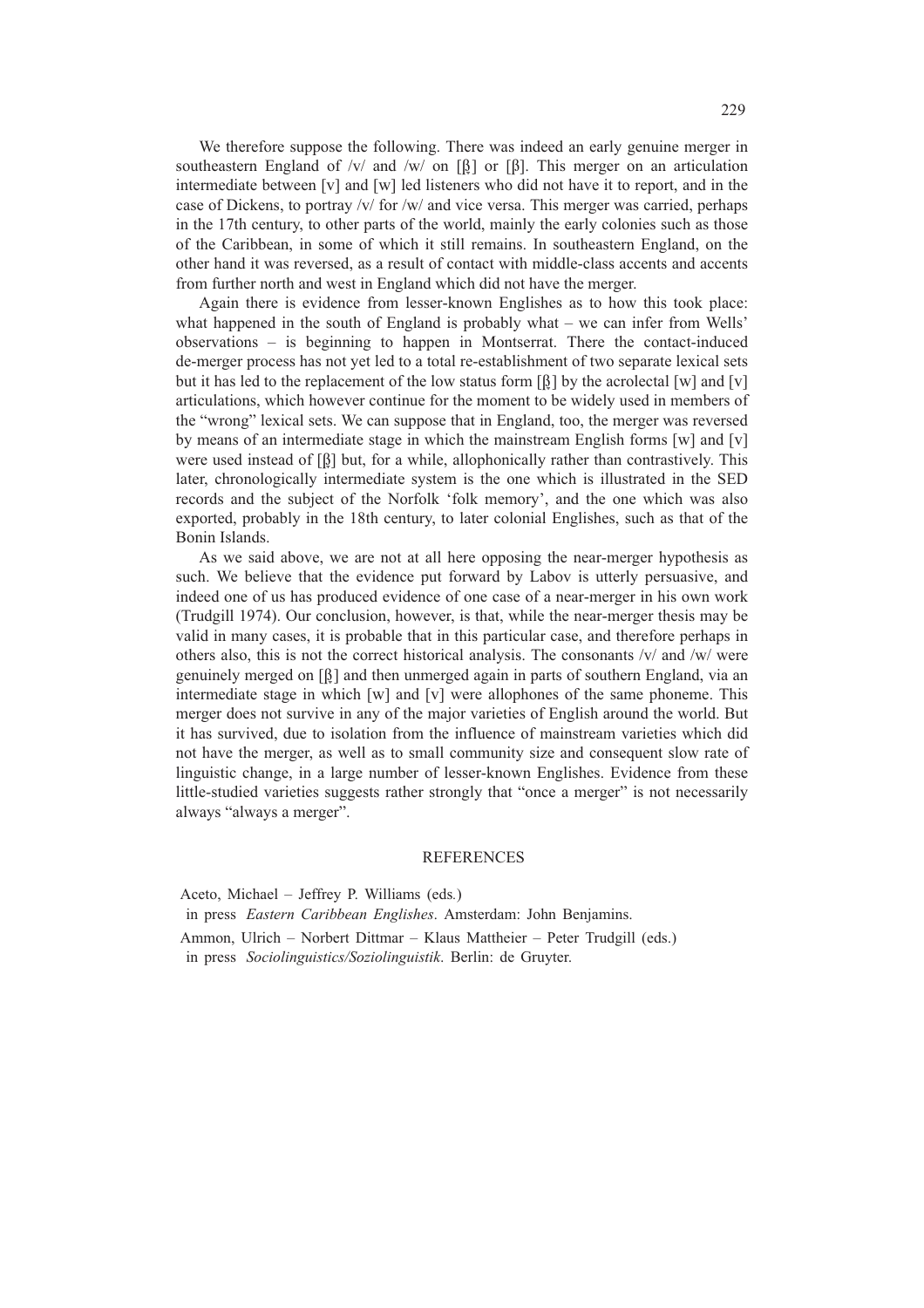| Ayres, Harry Morgan<br>"Bermudian English", American Speech 8/1: 3-10.<br>1933                                 |
|----------------------------------------------------------------------------------------------------------------|
| Burns, Sir Alan                                                                                                |
| History of the British West Indies. London: George Allen and Unwin.<br>1954                                    |
| Chambers, Jack K. - Natalie Schilling-Estes - Peter Trudgill (eds.)                                            |
| Handbook of linguistic variation and change. Oxford: Blackwell.<br>2001                                        |
| Clark, Ross                                                                                                    |
| 1976<br>Aspects of Polynesian syntax. Auckland: Linguistic Society of New Zealand.                             |
| Clements, George N.                                                                                            |
| "Phonology", in: Bernd Heine – Derek Nurse (eds.), 123-160.<br>2000                                            |
| Day, Rita (ed.)                                                                                                |
| Issues in English creoles. Heidelberg: Groos.<br>1980                                                          |
| Elbert, Samuel H. - Mary Kawena Pukui                                                                          |
| Hawaiian grammar. Honolulu: University of Hawaii Press.<br>1979                                                |
| Ellis, Alexander J.                                                                                            |
| On early English pronunciation, part V: the existing phonology of English dia-<br>1889<br>lects. London: EETS. |
| Ehrhart-Kneher, Sabine                                                                                         |
| "Palmerston English", in: Stephen A. Wurm - Peter Mühlhäusler - Darrell T.<br>1996                             |
| Tryon (eds.), 523-531.                                                                                         |
| Fischer, Steven - Wilfried B. Sperlich (eds.)                                                                  |
| Leo Pasifika: Proceedings of the Fourth International Conference on Oceanic<br>2000                            |
| Linguistics.                                                                                                   |
| Flint, Elwyn H.                                                                                                |
| 1964<br>"The language of Norfolk Island", in: A.S.C. Ross - A. Moverley (eds),<br>189-206.                     |
| Hartog, John                                                                                                   |
| History of Saba. Saba: O.K.S.N.A.<br>1988                                                                      |
| Heine, Bernd - Derek Nurse (eds.)                                                                              |
| African languages: An introduction. Cambridge: Cambridge University Press.<br>2000                             |
| Holm, John                                                                                                     |
| 1980<br>"African features in White Bahamian English", English World-Wide 1: 45-66.                             |
| Holm, John (ed.)                                                                                               |
| 1983<br>Central American English. Amsterdam: Benjamins.                                                        |
| Holm, John - Alison Shilling                                                                                   |
| Dictionary of Bahamian English. Cold Spring NY: Lexik House<br>1982                                            |
| Johnson, W.                                                                                                    |
| Saban lore: Tales from my grandmother's pipe (3rd revised edition.) Saba:<br>1989<br>Lynne Johnson.            |
| Källgård, Anders                                                                                               |
| "Present-day Pitcairnese", English World-Wide 14: 71-114.<br>1993                                              |
|                                                                                                                |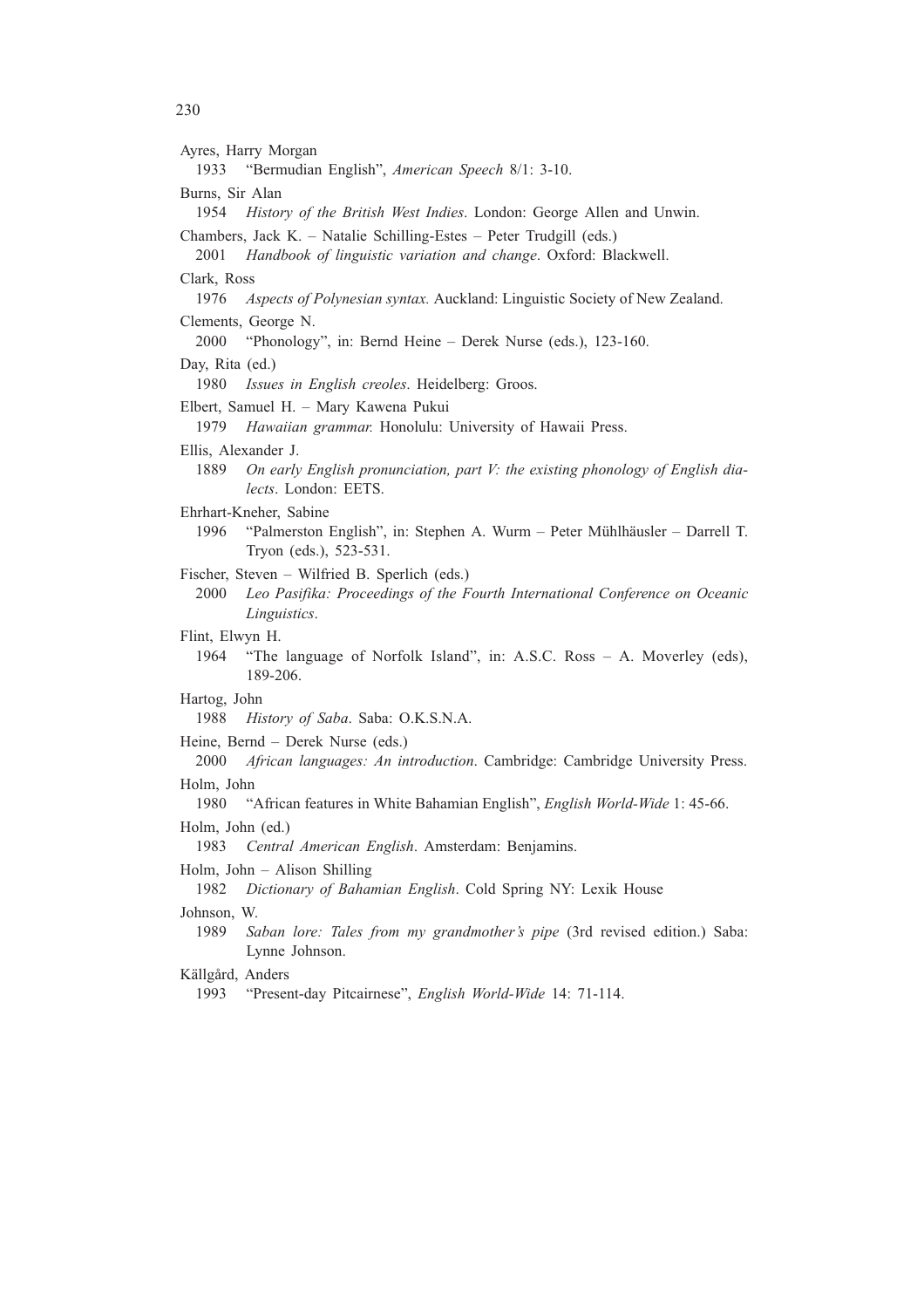Kohlman, Aarona Booker no date *Wotcha Say: An introduction to colloquial Caymanian.* Grand Cayman: Cayman ARTventures. Kökeritz, Helge 1953 *Shakespeare's pronunciation*. New Haven: Yale University Press. Labov, William 1994 *Principles of linguistic change. Vol. 1 – Internal factors*. Oxford: Blackwell. Ladefoged, Peter 1968 *A phonetic study of West African languages*. Cambridge: Cambridge University Press. Laver, John 1994 *Principles of phonetics*. Cambridge: Cambridge University Press. Long, Daniel 2000a "Evidence of an English contact language in 19th century Bonin Islands", *English World-Wide* 20: 251-286. 2000b "Examining the Bonin (Ogasawara) Islands within the contexts of Pacific language contact", in: Steven Fischer – Wilfried B. Sperlich (eds.), 200-217. Long, Daniel (ed.) 1998 *The linguistic culture of the Ogasawara Islands*. Japanese Language Centre Research Reports 6. Osaka: Shoin Women's College. Maddieson, Ian 1985 *Patterns of sounds*. Cambridge: Cambridge University Press. Matthews, William 1972 *Cockney past and present.* London: Routledge and Kegan Paul McDavid, Raven I. – Virginia McDavid 1951 "The relationship of the speech of American Negroes to the speech of whites", *American speech* 26 [Reprinted in: Walt Wolfram – Nona Clark (eds.).] Ó Dochartaigh, Cathair 1984 "Irish", in: Peter Trudgill (ed.), 289-305. Parsons, James 1954 "English-speaking settlement of the Western Caribbean", *Yearbook of the Association of Pacific Coast Geographers* 16: 2-16. Ross, Alan S.C. – A. Moverley 1964 *The Pitcairnese Language*. London: Andre Deutsch. Schreier, Daniel 2003 *Isolation and language change: Sociohistorical and contemporary evidence from Tristan da Cunha English*. Basingstoke: Palgrave/Macmillan. Schreier, Daniel – Andrea Sudbury – Sheila Wilson in press "English in the South Atlantic", in: Ulrich Ammon – Norbert Dittmar – Klaus Mattheier – Peter Trudgill (eds.). Shilling, Alison 1980 "Bahamian English – a non-continuum?", in: Rita Day (ed.), 133-146.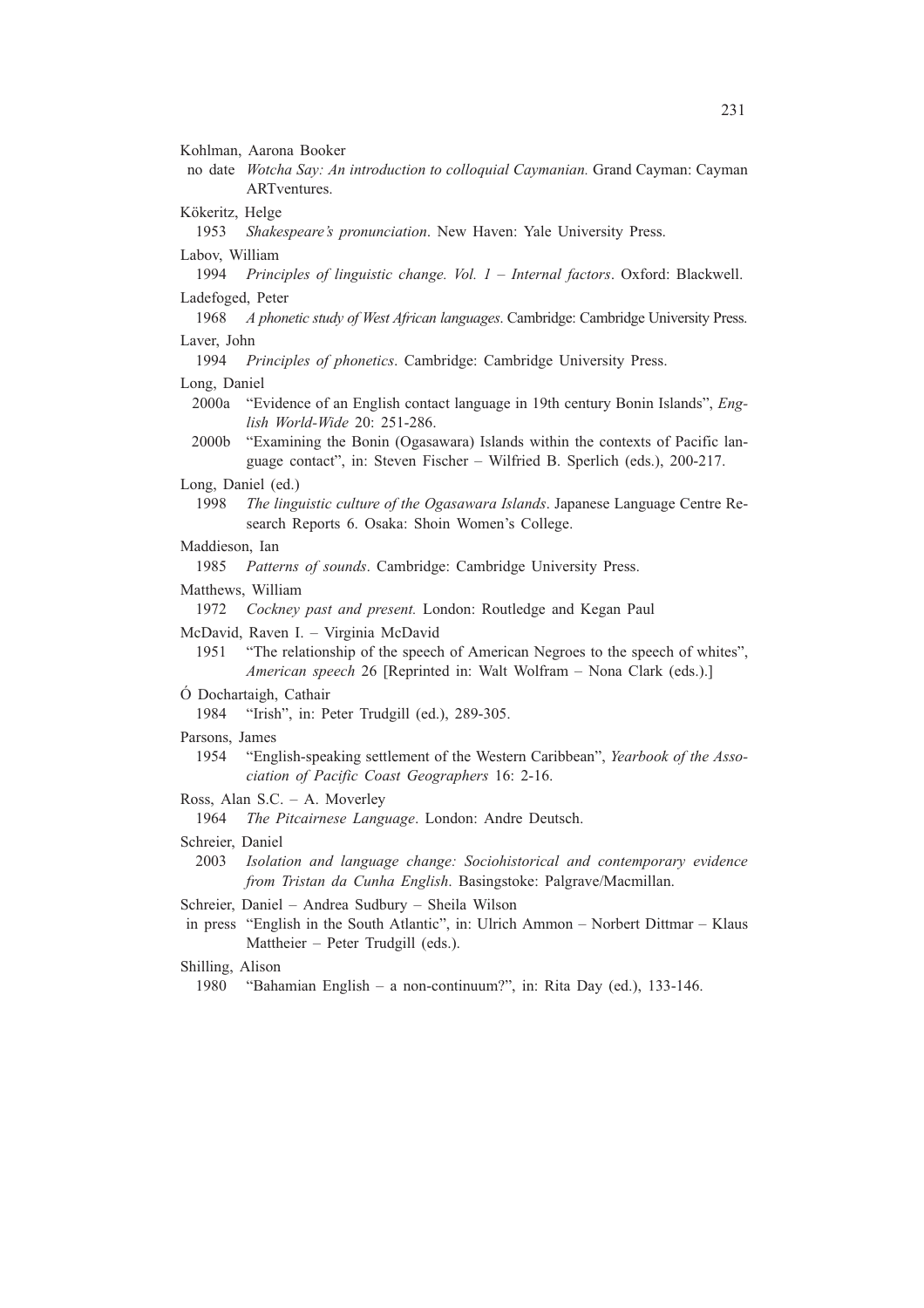Trudgill, Peter

- 1974 *The social differentiation of English in Norwich.* Cambridge: Cambridge University Press.
- 1986 *Dialects in contact*. Oxford: Basil Blackwell.
- 1999 "New-dialect formation and dedialectalization: embryonic and vestigial variants", *Journal of English Linguistics* 27/4: 319-327.
- 2001 "Linguistic and social typology", in: Jack K. Chambers Natalie Schilling-Estes – Peter Trudgill (eds.), 707-728.

## Peter Trudgill (ed.)

1984 *Language in the British Isles*. Cambridge: Cambridge University Press.

#### Tryon Darrell T.

1970 *Conversational Tahitian: An introduction to the Tahitian language of French Polynesia*. Berkeley: University of California Press.

#### Turner, Lorenzo

1949 *Africanisms in the Gullah dialect.* Chicago: University of Chicago Press.

Wakelin, Martin F.

1972 *English dialects: An introduction*. London: Athlone Press.

1984 "Rural dialects in England", in: Peter Trudgill (ed.), 70-93.

#### Warantz, Elissa

1983 "The Bay Islands English of Honduras", in: John Holm (ed.), 71-94.

#### Washabaugh, William

1983 "Creoles of the off-shore islands", in: John Holm (ed.), 157-180.

#### Wells, John C.

1982 *Accents of English*. (3 vols.) Cambridge: Cambridge University Press.

#### Welmers, William E.

1973 *African language structures*. Berkeley: University of California Press.

#### Williams, Jeffrey P.

- 1985 "Preliminaries to the study of the dialects of white West Indian English", *Nieuwe West-Indische Gids* (New West Indian Guide) 59: 27-44.
- 1987 Anglo-Caribbean English: a study of its sociolinguistic history and the development of its aspectual markers. [PhD dissertation, The University of Texas at Austin.]
- in press "White Saban English: a social history", in: Michael Aceto Jeffrey P. Williams (eds*.*).

Wolfram, Walt – Erik Thomas

2002 *The development of African American English*. Malden – Oxford: Blackwell.

#### Wolfram, Walt – Nona Clark (eds.)

1971 *Black-white speech relationships*. Washington: Center for Applied Linguistics.

#### Wright, Joseph

1905 *The English dialect grammar*. Oxford: Froude.